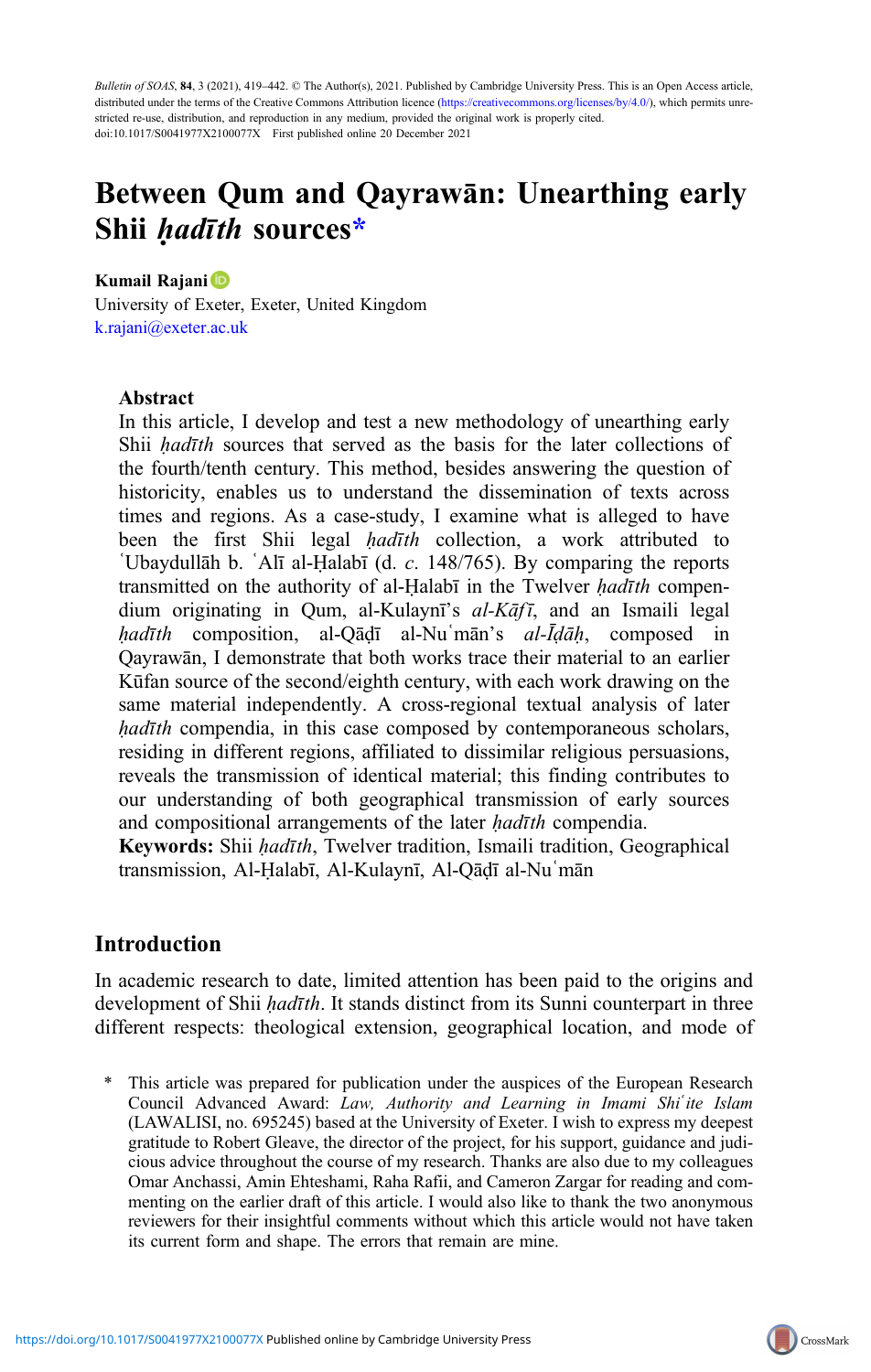transmission.<sup>1</sup> Regarding theological extension, the cosmic role assigned to the Imams in Shii theology facilitated the theorization of their religious authority; and hence the reports that recorded their sayings and practices also qualified as *hadīth*. The reports attributed to the Imams, Shiites assert, enjoy the same standing and force as those that have been attributed to the Prophet, $2$  though the former, as a mark of distinction, is occasionally referred to as akhbar (reports).3 In terms of geography, the Imams continued living in Medina but their followership largely consisted of Kūfans. The Shii *hadīth* literature, therefore, in case of its rightful attribution to the Imams, is a confluence of Medinese legal tradition, in which the Imams participated, and Kūfan legal thought, in which their companions operated. The transmission of material in early Shii hadīth collections is believed to have been predominantly through written records: a *hadīth's isnād*, therefore, reflects, at least at some stage, the transmission chain of a written document.<sup>4</sup> These early documents, after having served

- 1 For a general overview on Shii *hadīth*, see Etan Kohlberg, "Introduction", 165–80 in Farhad Daftary and Gurdofarid Miskinzoda (eds), The Study of Shi'i Islam: History, Theology and Law (London: I.B. Tauris, 2013).
- 2 For one such claim, see Twelver sources such as Muḥammad b. Yaʿqūb al-Kulaynī,  $al-Kāf\bar{t}$ , ed. `Alī Akbar Ghaffārī and Muḥammad Ākhūndī (Tehran: Dār al-kutub al-islāmiyya, 1407/1986), 1: 53. Ibn Ṭāwūs, alluding to these narrations, states, in generic terms, that whenever a *hadīth* is transmitted on the authority of Imam `Alī, it should be considered as it was from the Prophet. See 'Alī b. Mūsā al-Sayyid Ibn Țāwūs, al-Iqbāl bi al-aʿmāl al-ḥasana, ed. Jawād al-Qayyūmī al-Iṣfahānī (Qum: Daftar-i tablighāt-i islāmī, 1376 Sh./1997), 1: 29. For Ismaili sources, see al-Qāḍī al-Nuʿmān, al-Manāqib wa al-mathālib, ed. Mājid b. Aḥmad al-ʿAṭiyya (Beirut: Muʾassasat al-aʿlamī li al-maṭbūʿāt, 1423/2002), 327; al-Qāḍī al-Nuʿmān, Kitāb ikhtilāf uṣūl al-madhāhib, ed. and tr. Devin J. Stewart (New York: New York University Press, 2015), 227–9.
- 3 Zayn al-Dīn al-ʿĀmilī, *Sharḥ al-bidāya fī ʿilm al-dirāya*, ed. Muḥammad Riḍā al-Ḥusaynī al-Jalālī (Qum: Manshūrāt ḍiyāʾ al-Fayrūzābādī, 1390 Sh./2011), 6–7; Robert Gleave, "Between ḥadīth and fiqh: the 'canonical' imāmī collections of Akhbār", Islamic Law and Society 8/3, 2001, 352.
- 4 For the purposes of this article, I have classified Shii *hadīth* collections into "early" and "later" sources. By the former, I refer to those collections which are believed to have been composed during the times of the Imams, i.e. before the end of lesser occultation  $(260/874)$ . The collections of this period include, but are not limited to, usual (foundational collections), jawāmi<sup>'</sup> (comprehensive collections), nawādir (anthologies of miscellaneous reports), *muṣannafāt* (thematically arranged collections), *mubawwabs* (topically arranged collections), among others. A clear distinction between these genres is yet to be made, for often they are used inconsistently and interchangeably, referring to early Shii hadīth or hadīth-based works. It is evident, however, that not all of these sources enjoyed the same status as  $us\bar{u}l$  in serving as the primary source for the early *hadith* material. They are all grouped together, it should be noted, because they share the characteristic of being composed before the end of lesser occultation. By later, I refer to the larger organized collections of the fourth/tenth and fifth/eleventh centuries. These collections, in the Twelver context, collectively came to be known as al-uṣūl al-arba<sup>'</sup>a (The Four Foundational Collections) around 896/1491 or al-kutub al-arba<sup>'</sup> a (The Four Books) in 950/1543. For various titles used for early sources, see Etan Kohlberg, "Al-Uṣūl al-Arbaʿumiʾa", Jerusalem Studies in Arabic and Islam 10, 1987, 128–66, reproduced with minor revisions in Etan Kohlberg, In Praise of the Few: Studies in Shi'i Thought and History, ed. Amin Ehteshami (Leiden: Brill, 2020), 403–38; Kohlberg, "Introduction", 166; Hossein Modarressi, Tradition and Survival: A Bibliographical Survey of Early Shī tie Literature (Oxford: Oneworld, 2003), xiv. For the collective designation of "The Four Books", see Ibn Abī Jumhūr al-Aḥsā'ī, Kāshifat al-ḥāl 'an aḥwāl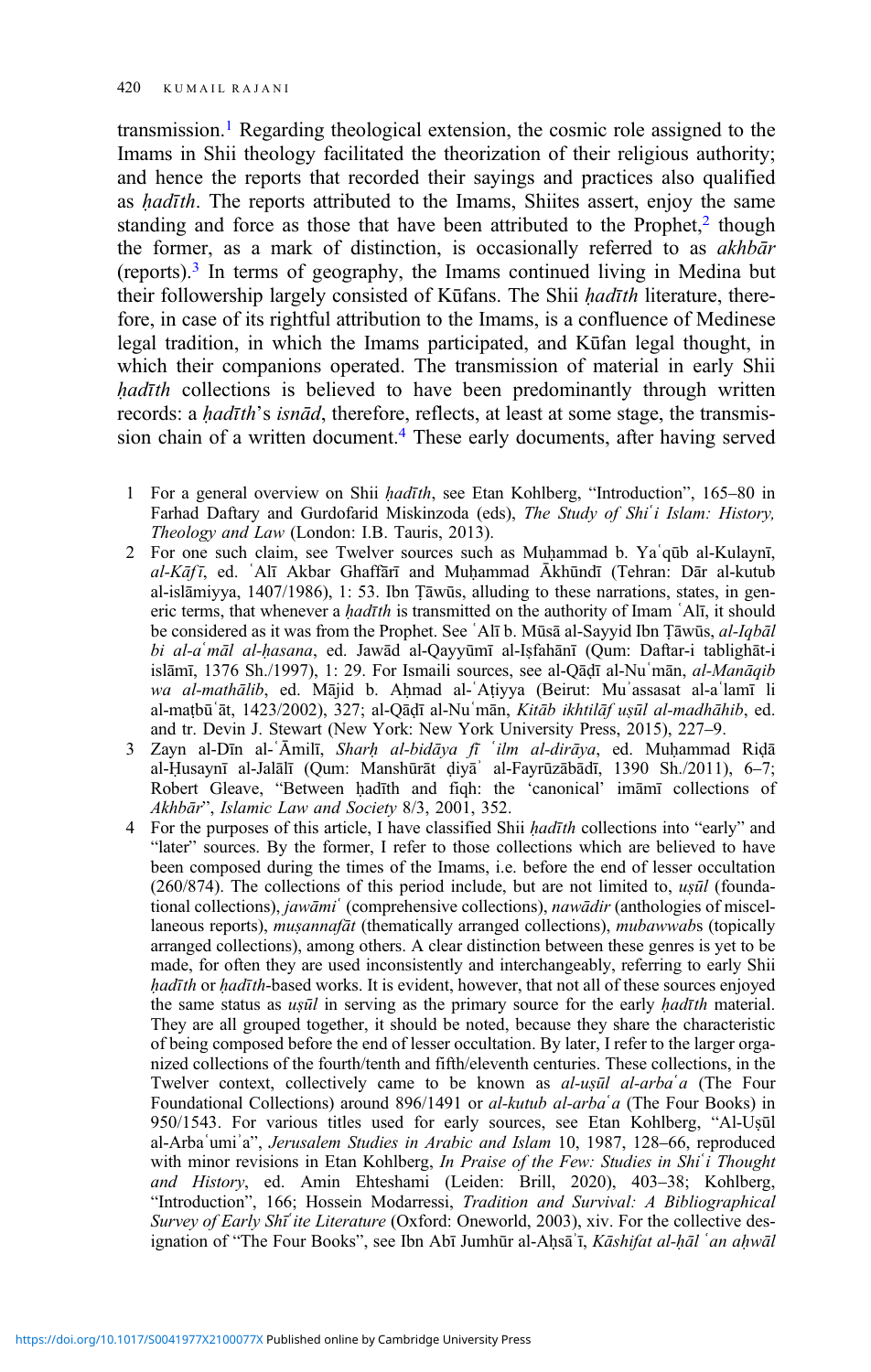as key sources and been absorbed by the more developed, refined, elaborate and thematically arranged larger collections, fell into disuse or were lost. Unearthing these early sources and examining their relationship with the later hadīth compendia is the primary concern of my study.

Given the absence of contemporaneous, consistent, and independent early sources, it is highly unlikely that we can be certain of whether there was a real historical referent (i.e. whether the reports recorded actual events) for the material found in the later *hadīth* compendia. However, a credible layer and historical kernel of early hadīth material preserved in the later Shii hadīth collections of the fourth/tenth century can, I propose, still be uncovered. Al-Īḍāh and  $al-K\bar{a}f\bar{\iota}$  could contribute significantly to our understanding of that early material, but an appropriate methodology with which to analyse them has not yet been devised. Here, I argue that a cross-regional textual analysis of these two earliest surviving larger hadīth collections unearths a layer of early sources accessed by both the authors independently of each other. Cross-regional textual analysis entails conducting a comparative study of a set of reports preserved in the later collections composed in two distant geographical locations by contemporaneous authors adhering to distinct religious persuasions. As a case study, I will cross-examine the reports of ʿUbaydullāh b. ʿAlī al-Ḥalabī cited in al-Īḍāh and  $al-K\bar{a}f\bar{i}$  in a quest to unearth its earliest layers. Such cross-regional textual analysis offers exciting possibilities for tracing the origins and dissemination of early texts across times and regions. For the purpose of the present article, I will analyse the result of this investigation in three areas: historicity of al-Halabī's collection; its incorporation into al- $\bar{I}d\bar{a}h$  and al- $K\bar{a}f\bar{\iota}$  and their compositional arrangements; and the question of its authorship.

The geography and geographical transmission of early sources lie at the forefront of this project, for they contribute to examining not only the origins of early sources but also their amalgamation and absorption in the later larger collections. Haider and Sadeghi have argued for the consideration of regionalism and geographical associations of the transmitters in the study of  $had\bar{t}h$  transmission. Sadeghi highlights the importance of geographic clustering of narratives, vocabulary, syntactic structures and legal positions in dating hadīth.<sup>5</sup> Haider, on the other hand, concentrates on identifying the regional associations of the transmitters of reports in order to reconstruct, and thereby date, the religious practices of a specific region.6 Both studies have convincingly demonstrated

 $al$ -istidlāl, ed. Ahmad al-Kinānī (Qum: Mu'assasat Umm al-qurā li al-tahqīq wa al-nashr, 1416/1995), 89; Zayn al-Dīn al-ʿĀmilī, Rasāʾil al-Shahīd al-Thānī, ed. Riḍā Mukhtārī and Ḥusayn Shafīʿī (Qum: Daftar-i tablighāt-i islāmī, 1421/2000), 2: 1143–4.

<sup>5</sup> Behnam Sadeghi, "The traveling tradition test: a method for dating traditions", Der Islam 85/1, 2008, 203–42.

<sup>6</sup> Najam Iftikhar Haider, "The geography of the isnād: possibilities for the reconstruction of local ritual practice in the 2nd/8th century", Der Islam 90/2, 2013, 306–46. See also Haider, "To Basmalah or not to Basmalah: geography and isnad in early Islamic legal traditions", in K.S.B. Keats-Rohan (ed.), Prosopography Approaches and Applications: A Handbook (Oxford: Unit for Prosopographical Research, University of Oxford, 2007), 459–98. For his third case study, see Haider, *The Origins of the Shī'a:* Identity, Ritual, and Sacred Space in Eighth Century Kūfa (Cambridge: Cambridge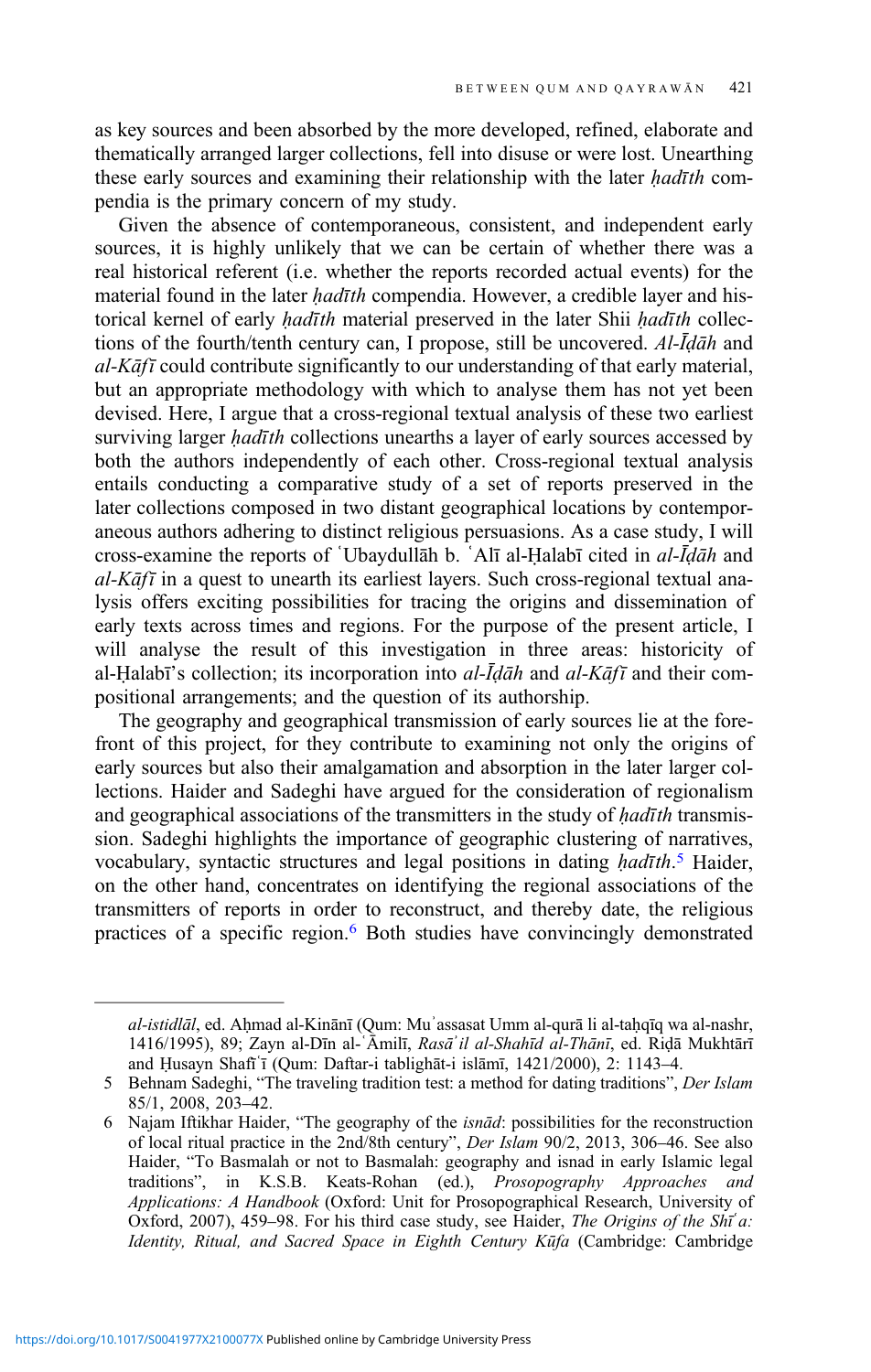the contribution of regionalism to our understanding of early *hadīth* material and therefore remain extremely pertinent to my project because of its direct concern with the geographical movements of early Shii hadīth texts. My study, however, employs regionalism to examine the dissemination of early sources across regions and how it informs our understanding of the historicity of early sources, on the one hand, and their reception and treatment, on the other, in the regions in which they travelled.

My study demonstrates the usefulness of cross-regional textual analysis in four ways. First, it independently attests to the historicity of the titles, otherwise thought to have become extinct, recorded in the Twelver bio-bibliographical works of the fifth/eleventh century.<sup>7</sup> Second, it enhances the credibility of the reports incorporated in the later, larger, thematically arranged *hadīth* compendia. Their contemporaneous compilation coupled with the authors' geographical distance renders any possibility of collusion or forging of material highly unlikely. Third, it identifies the trajectory, travel history, and transmission network of the early sources. Fourth, it offers the opportunity to examine the intellectual connections not only between two later *hadīth* compendia but also between them and their shared sources: what dictated their choices, arrangements, and adjustments in their respective collections? In this respect, my conclusions are in broad agreement with those of Motzki and Schoeler in relation to the Sunni hadīth corpus: that is, the bulk of *hadīth* material (including forgeries) has a history before the surviving works, and earlier credible layers of material can be excavated from the later, fourth/tenth century,  $had\bar{t}th$  collections.<sup>8</sup>

## In search of early Shii *hadīth* sources: approaches and methodologies

The pioneering studies of Goldziher and Schacht concerning the historicity of Muslim tradition shaped the academic discourse on the dating and attribution of hadīth works throughout the twentieth century.<sup>9</sup> The next generation of scholars in relation to the credibility of the corpus of hadīth were found at two

University Press, 2011), 138–86. In this study, he also examines Twelver, besides Sunni and Zaydi, *hadīth* sources.

<sup>7</sup> Modarressi, Tradition and Survival, xv.

<sup>8</sup> Harald Motzki, "The murder of Ibn Abi al-Huqayq: on the origins and reliability of some Maghazi reports", 170–239 in Harald Motzki (ed.), The Biography of Muhammad: The Issue of the Source (Leiden: Brill, 2000); Harald Motzki, "Dating Muslim traditions: a survey", Arabica 52/2, 2005, 251; Harald Motzki, Analysing Muslim Traditions: Studies in Legal, Exegetical and Maghāzī Ḥadīth (Leiden: Brill, 2010), 235; Gregor Schoeler, The Biography of Muhammad: Nature and Authenticity, trans. U. Vagelpohl, ed. J.E. Montgomery (London: Routledge, 2010), 105–16.

<sup>9</sup> For the mention of Shii hadīth, see Ignaz Goldziher (tr. Joseph Desomogyi), A Short History of Classical Arabic Literature (Hildesheim: Georg Olms Verlagsbuchhandlung, 1966), 60–1; Ignaz Goldziher (tr. C.R. Barber and S.M. Stern, ed. S.M. Stern), Muslim Studies (Muhammedanische Studien, London: Allen and Unwin, 1971), 2, 19; Joseph Schacht, The Origins of Muhammadan Jurisprudence (Oxford: Clarendom Press, 1950), 140; Etan Kohlberg, "Western studies of Shiʿa Islam", 31–44 in Martin Kramer (ed.), Shi'ism, Resistance, and Revolution (Boulder, CO: Westview Press, 1987), 38-40.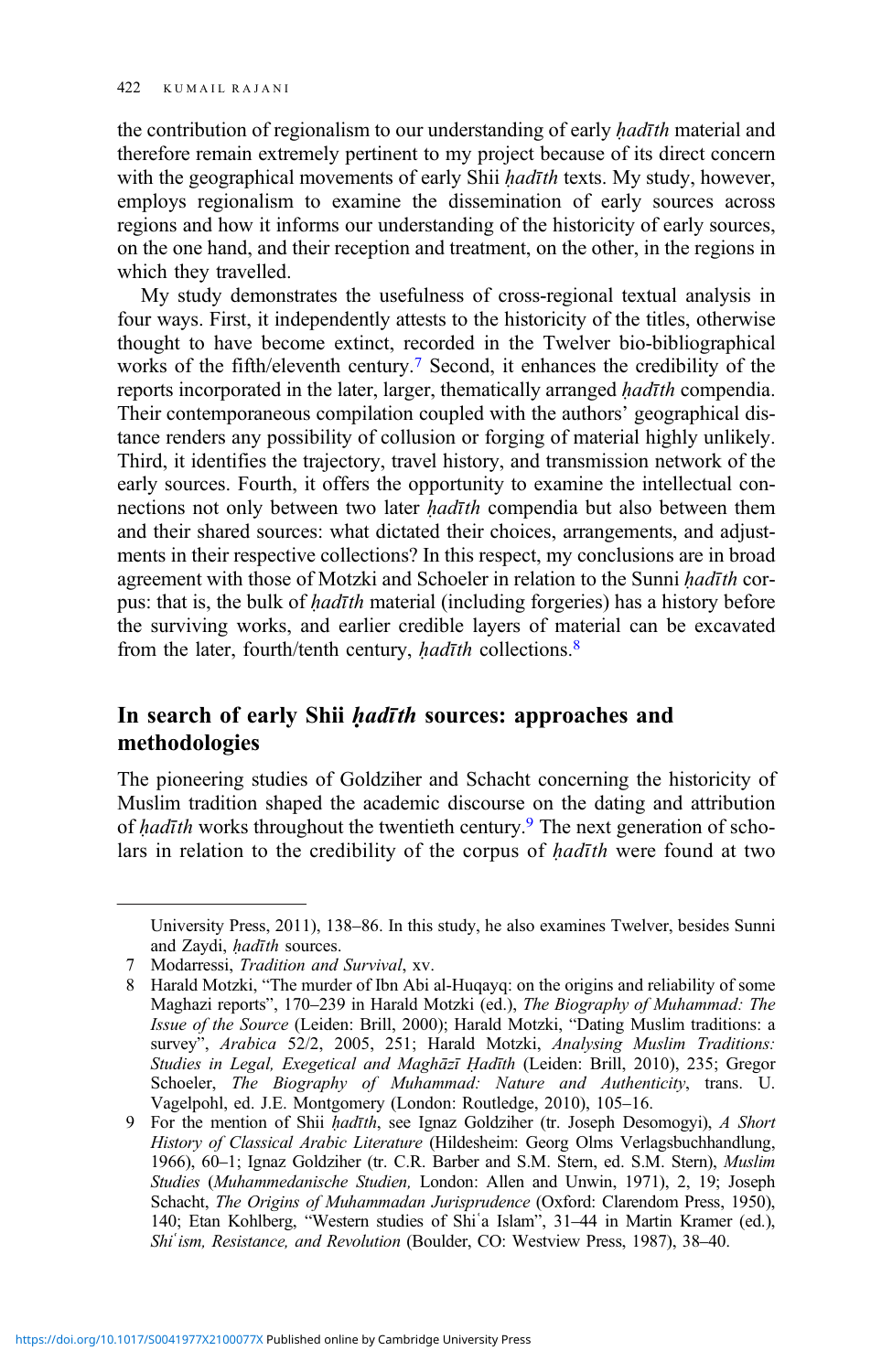ends of a spectrum: "sceptical" to "sanguine", or "revisionist" to "traditionist".<sup>10</sup> Their fundamental concerns were: is dating and reconstructing Islamic traditions possible? Is an isnād (chain of transmission) a useful tool for the dating of early sources? Should the isnāds be trusted as reliable documentary evidence? And can the text (*matn*) and its stylistic structure help us determine its earliest date of circulation? In order to engage critically with these questions, several methodological approaches were designed to examine the historicity of the Muslim traditions. Motzki has summarized them into four major approaches: isnād criticism, matn criticism, isnād cum matn/ matn cum isnād analysis, and examining the dating of the collections where traditions appear. $^{11}$ 

Shii hadīth, it should be noted, does not necessarily face the challenges posed to Sunni *hadīth* tradition, nor is it an ideal ground for testing the approaches designed to investigate the historicity of the latter. This is because it comes predominantly from Imams al-Bāqir (d. 114/733) and al-Ṣādiq (d. 148/765) who belonged to an intellectual milieu which had just witnessed the emergence of the written transmission of *hadīth*. In other words, contrary to Sunni *hadīth*, which purports to extend back to the time of the Prophet or Companions, the bulk of Shii *hadīth* is a production of the first half of the second/eighth century. This feature, along with other peculiarities of Shii hadīth tradition discussed in the introduction, I argue, demands a completely different approach that could address the issues with which it has historically grappled.

Modarressi's Tradition and Survival is by far the most extensive study on Shii literary activities of the first two centuries of Islam. His laborious work neatly fits into the larger project of reconstructing early Islamic works initiated by Abbott, Aʿẓamī, and Sezgin, sharing precisely the same concerns, addressing exactly the same questions, and using a similar methodological approach.<sup>12</sup> Modarressi's scholarship centres around the idea that the earliest sources of *hadīth* were recorded

- 10 See Herbert Berg, Method and Theory in the Study of Islamic Origins (Leiden: Brill, 2003), 259–60; Judith Koren and Yehuda D. Navo, "Methodological approaches to Islamic studies", Der Islam 68/1, 2009, 87–8.
- 11 Motzki, "Dating Muslim traditions", 205–6. I have slightly relabelled the names and re-ordered the sequence. Motzki argues that the method of *isnād cum matn/matn cum* isnād analysis is more reliable than the other approaches which are either "inaccurate" or "less sound". He acknowledges that his method is a "revival" of the project initiated by Jan Hendrik Kramers and Joseph van Ess (see Motzki, "Dating Muslim traditions", 250 and the sources cited there). It should be noted that the method of *isnad cum* matn analysis was reconstructed by both Motzki and Schoeler independently of each other at about the same time. This is based on the latter's self-assertion in Gregor Schoeler, The Biography of Muhammad, 146 (n. 176).
- 12 Nabia Abbott, Studies in Arabic Literary Papyri II: Qur'anic Commentary and Tradition (Chicago: The University of Chicago Press, 1976); Muḥammad Muṣṭafā Aʿẓamī, Studies in Early Ḥadīth Literature: With a Critical Edition of Some Early Texts (Indianapolis: American Trust Publications, 1978); Fuat Sezgin, Geschichte des arabischen Schrifttums, Band I: Qurʾānwissenschaften, Hadith, Geschichte, Fiqh, Dogmatik, Mystik bis ca. 430 H. (Leiden: Brill, 1967); Fuat Sezgin, Tārīkh al-turāth al-`Arabī, trans. Maḥmūd Fahmī Ḥijāzī et al. (Riyadh: Jāmiʿat al-Imām Muḥammad b. Saʿūd al-islāmiyya, 1411/1991), 1: 103–17.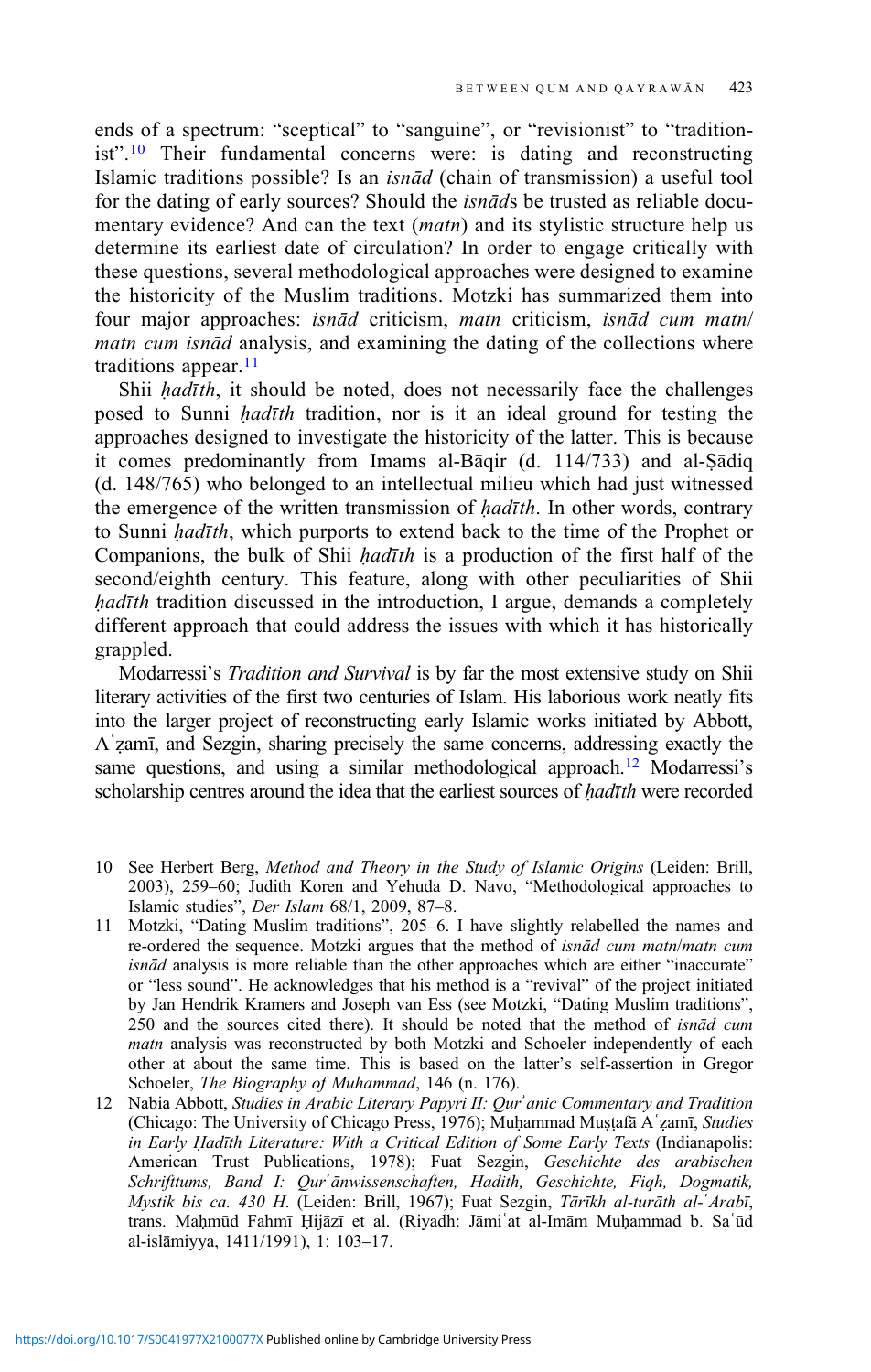in writings and were accessible to the fourth/tenth-century scholars of Qum and Baghdad who faithfully incorporated them into their larger collections after extracting and classifying their material into thematically arranged chapters. This seemingly organic development is believed to have been so smooth that the early hadīth corpus, with a careful deconstruction of *isnāds*, could possibly be reconstructed. These isnads, Modarressi posits, "predominantly represented authors' chains of transmission to those earlier records rather than oral transmission of individual quotations". <sup>13</sup> To ascertain whether a later collection has drawn its material from earlier written sources, he proposes cross-verifying the *isnads* of the *hadith* with the transmission lines of books recorded in bio-bibliographical dictionaries. In his view, the correspondence between both the chains (i.e. chains of report transmission and chains of book transmission) helps us "ascertain whether a later work quotes directly from an earlier source".<sup>14</sup> For instance, al-Kulaynī (d. 329/941) cites a total of 504 reports on the authority of Ismāʿīl b. Abī Ziyād al-Sakūnī with the following recurring *isnad*:

 $\hat{A}$ lī b. Ibrāhīm b. Hāshim  $\rightarrow$  his father [Ibrāhīm b. Hāshīm]  $\rightarrow$  al-Nawfalī  $\rightarrow$  al-Sakūnī<sup>15</sup>

On the other hand, Aḥmad b. ʿAlī al-Najāshī (d. 450/1058 or after 463/1070) and Muḥammad b. al-Ḥasan al-Ṭūsī (d. 460/1067), two distinguished Shiite bibliophiles of fifth/eleventh-century Baghdad, report that they had access to the  $h$ adīth collection(s) of al-Sakūnī via the following *isnāds*:

Al-Najāshī → Abū ʿAbbās Aḥmad b. ʿAlī b. Nūḥ → Abū Muḥammad al-Ḥasan b. Ḥamza → ʿAlī b. Ibrāhīm b. Hāshim → his father [Ibrāhīm b. Hāshīm] → al-Nawfalī → Ismāʿīl b. Abī Ziyād al-Sakūnī al-Shaʿīrī<sup>16</sup> Al-Ṭūsī → Ibn Abī Jīd → Muḥammad b. al-Ḥasan → al-Ṣaffār → Ibrāhīm b. Hāshīm → al-Ḥusayn b. Yazīd al-Nawfalī → al-Sakūnī<sup>17</sup> Al-Ṭūsī → al-Ḥusayn b. ʿUbaydullāh → al-Ḥasan b. Ḥamza al-ʿAlawī →  $'Al\bar{\iota}$  b. Ibrāhīm  $\rightarrow$  his father [Ibrāhīm b. Hāshīm]  $\rightarrow$  al-Nawfalī  $\rightarrow$  Ismā $'I$ l b. Muslim al-Shaʿīrī al-Sakūnī 18

- 13 Modarressi, Tradition and Survival, xv.
- 14 Modarressi, Tradition and Survival, xv.
- 15 The statistical data, in this instance and throughout this article, is obtained through a rigorous search in the database of the Computer Research Center of Islamic Sciences, Dirāyat al-nūr 1.2 (Qum: CRCIS, 2012). It should be noted that the total figure might include a small number of repetitions and dissection  $(taqt\vec{i})$  of certain reports. These instances are believed to be negligible and do not, therefore, affect the force of my conclusions.
- 16 Aḥmad b. ʿAlī al-Najāshī, Rijāl al-Najāshī (Qum: Muʾassasat al-nashr al-islāmī, 1365 Sh./1986), 26.
- 17 Muḥammad b. al-Ḥasan al-Ṭūsī, Fihrist kutub al-Shī'a wa uṣūlihim wa asmā' al-muṣannifīn wa aṣḥāb al-uṣūl, ed. ʿAbd al-ʿAzīz al-Ṭabāṭabāʾī (Qum: Maktabat al-Muḥaqqiq al-Ṭabāṭabāʾī, 1420/1999), 33.
- 18 Al-Ṭūsī, Fihrist, 33.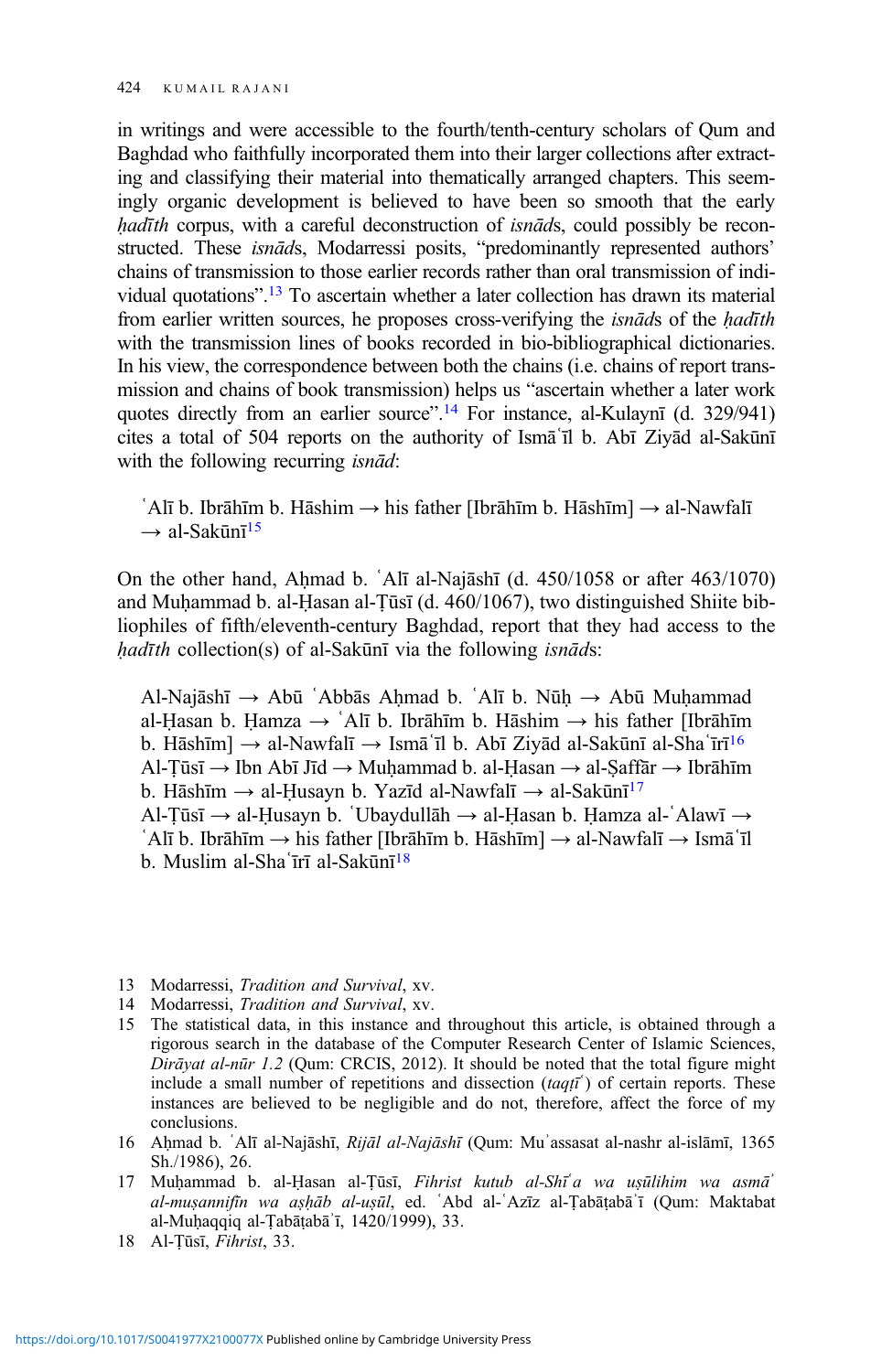The isnāds of al-Kāfī and the transmission lines of al-Najāshī and al-Ṭūsī illustrate that Ibrāhīm b. Hāshim is the common link responsible for the transmission of al-Sakūnī's collection(s).<sup>19</sup> The correspondence between al-Kulaynī's *isnāds* to al-Sakūnī's reports and al-Najāshī and al-Ṭūsī's transmission lines to al-Sakūnī's collection(s) indicates that  $al-K\bar{a}f\bar{i}$ 's citations most probably originate from al-Sakūnī's collection(s). Modarressi maintains that his method is based on "concrete evidence" that takes the data of bio-bibliographical dictionaries – a resource not available to Sunni authors – into account to examine the origins of the early sources.<sup>20</sup>

This approach faces several methodological challenges. First, it presupposes that the isnāds recounted in bio-bibliographical dictionaries are independent attestations for the genuine transmission of a book and they have not been lifted from the isnāds of the reports to advance the idea that the transmission of hadīth has taken place through the medium of writing. The biographical dictionaries reveal that duplicating and synthesizing isnāds were not uncommon practices. Ibn Butta (d. c. 330/942), for instance, is accused of blending chains of individual reports into transmission lines of books (kāna ... yuʿalliqu  $al-as\bar{a}n\bar{i}d$  bi al-ijāzāt) in an attempt to demonstrate that Shii  $had\bar{i}th$  is, essentially, transmitted through the medium of writing.<sup>21</sup> Second, the sceptics consider *isnāds* to be the most vulnerable component of a *hadīth*. But even a sound *isnād* does not necessarily indicate the veracity of a *hadīth*, for it is quite possible that an astute forger will deploy a sound *isnad* for a bogus text.<sup>22</sup> The same applies to bio-bibliographical transmission lines: they are not immune to the challenges posed to isnāds. Though some recent studies have carefully reconstructed the sources of existing bio-bibliographical dictionaries by tracing the citations supposed to have been preserved in the latter, it is evident that, methodologically, such reconstructions, until supported by independent attestations, do not contribute to investigating the historicity of the sources in question.<sup>23</sup> Third, the approach of cross-referencing *isnads* does not take into account the redactions of any specific early collection that is not listed in the bio-bibliographical dictionaries. The book of Ḥarīz, for instance, is reported to have been transmitted by Ḥammād b. ʿĪsā, as illustrated by the three *isnāds* of al-Țūsī and two *isnāds* of al-Najāshī.<sup>24</sup> These

- 19 It should be noted that Ibrāhīm b. Hāshīm is credited with being the first transmitter to disseminate Kūfan *ḥadīth* in Qum. See al-Najāshī, Rijāl, 26; al-Ţūsī, Fihrist, 12.
- 20 In a similar enterprise of discovering the "sources of the sources", Ansari attempts to partially reconstruct 14 earlier *hadīth* sources concerning imamate and occultation by tracing their quotations in the later works. See Hasan Ansari, L'imamat et l'Occultation selon l'imamisme (Leiden: Brill, 2017), 1–268.
- 21 Al-Najāshī, Rijāl, 372–3.
- 22 James Robson, "The Isnād in Muslim tradition", Transactions of the Glasgow University Oriental Society 15, 1953, 15–26; Schacht, The Origins of Muhammadan Jurisprudence, 163–75; Michael Cook, Early Muslim Dogma: A Source-Critical Study (Cambridge: Cambridge University Press, 1981), 107–12; Robert Gleave, "Early Shiite hermeneutics and the dating of Kitab Sulaym ibn Qays", BSOAS 78/1, 2015, 99. For the importance of isnād in hadīth studies, see Motzki, "Dating Muslim traditions", 235.
- 23 Mahdī Khuddāmiyān al-Ārānī, *Fahāris al-Shī'a* (Qum: Mu'assasat turāth al-Shī'a, 1431/ 2009).

<sup>24</sup> Al-Ṭūsī, Fihrist, 156–7; al-Najāshī, Rijāl, 144–5.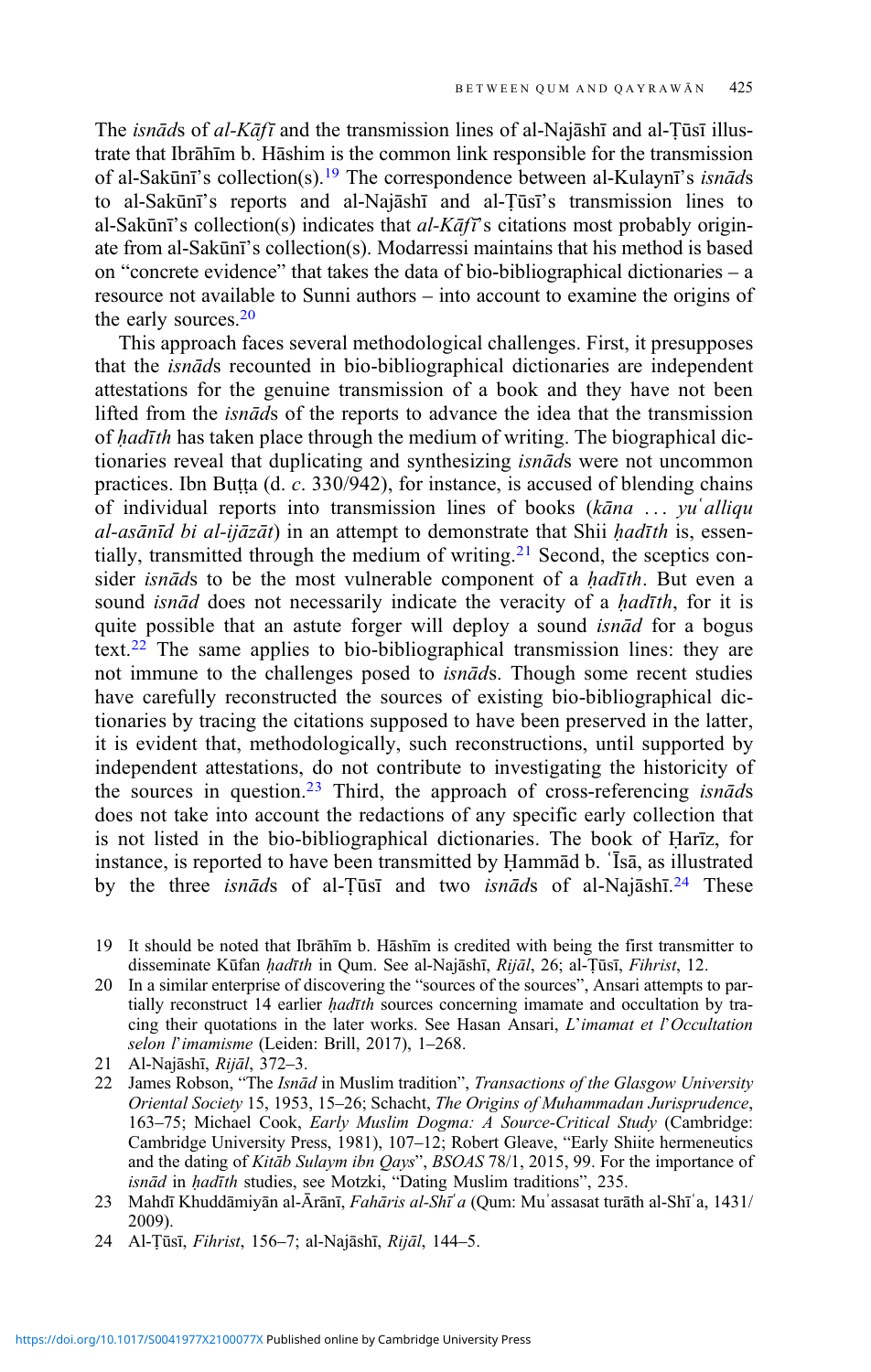bio-bibliographical dictionaries do not speak about another possible recension of Harīz's book, that which is transmitted by Yāsīn al-Darīr and was accessible to al-Kulaynī through his teachers.<sup>25</sup> Fourth, this approach takes as its starting point the idea that Shii *hadīth* were transmitted through the medium of writing and thereby engages in what Stewart calls "educated guesswork" by assigning hadīth that may have been transmitted orally to certain works that match its content.<sup>26</sup>

Another approach that also attempts to trace the origins of early Shii hadīth sources through the existing pool of literature is increasingly coming to be known as "bio-bibliographical analysis (tahlīl-i fihristī)". Al-Sayyid Aḥmad al-Madadī al-Musawī (b. 1951), a leading scholar of the Shiite seminary of Qum and the chief advocate of this approach, postulates that Shii hadīth, since its very early stages, has been transmitted through the medium of writing. The early writings were then fully incorporated in the later larger collections. He shares this premise with Modarressi. The process of "authentication" of Shii hadīth, therefore, requires, he adds, bio-bibliographical analysis of the *isnāds* that identifies the source from which a set of reports has been transmitted rather than the conventional approach of biographical (rijālī) assessment which evaluates the trustworthiness of individual transmitters. The bio-bibliographical analysis will result, Madadī argues, in mass authentication of the reports if: (a) the source text is identified; (b) its attribution to an early author is established; and (c) its faithful transmission to the next generation of scholars is ascertained. The primary aim of this approach, it emerges, is to establish the authoritativeness  $(hujjiv)$  of the early hadīth sources, as opposed to evaluating individual isolated reports, and hence serves the legal, not historical, interest of a jurist. In other words, the supposed beneficiary of this analysis is *fiqh* and not the study of history. Though Madadī's approach appears to be more rigorous, as it entails several layers of biographical and bio-bibliographical examination, how it substantially differs from Modarressi's method is an open question that merits further investigation.<sup>27</sup> Due to the methodological challenges such *isnad*-based reconstruction projects face, I propose an alternative approach that undertakes the task of identifying independent attestation as to the genuine existence of the sources in question. This is ascertained through "cross-regional textual analysis" – from where it derives its name – of the later larger  $h$ adīth collections.

<sup>25</sup> Al-Kulaynī,  $al-Kāf\bar{t}$ , 2: 629, 4: 146, 4: 390 and *passim*. I am thankful to Sayyid Ahmad al-Madadī for this reference. It should be noted that early works were subjected to sustained editorial redactions and reformulations that were reportedly endorsed by the Imams. See al-Kulaynī, al-Kāfī, 1: 51.

<sup>26</sup> Devin J. Stewart, "Review of Tradition and Survival: A Biographical Survey of Early Shī ite Literature by Hossein Modarressi", Islamic Law and Society 15, 2008, 413.

<sup>27</sup> For an overview of this approach, see Muḥammad Bāqir Malikiyān, "Manhaj al-qudamāʾ fī al-ʿamal bi al-akhbār wa dawr al-fahāris fīhi", al-Ijtihād wa al-tajdīd 45, 2018, 200–7. A detailed outline of Madadī's method is also captured in a written interview published in ʿEmādī Ḥāʾerī, Bāzsāzī-ye mutūn-i kuhan-i ḥadith-i Shīʿyeh (Tehran: Kitābkhāneh-ye mūze wa markaz-i asnād-i majlis-i shūrā-ye islāmī; Qum: Dār al-ḥadīth, 1388 Sh. /2009), 77–138.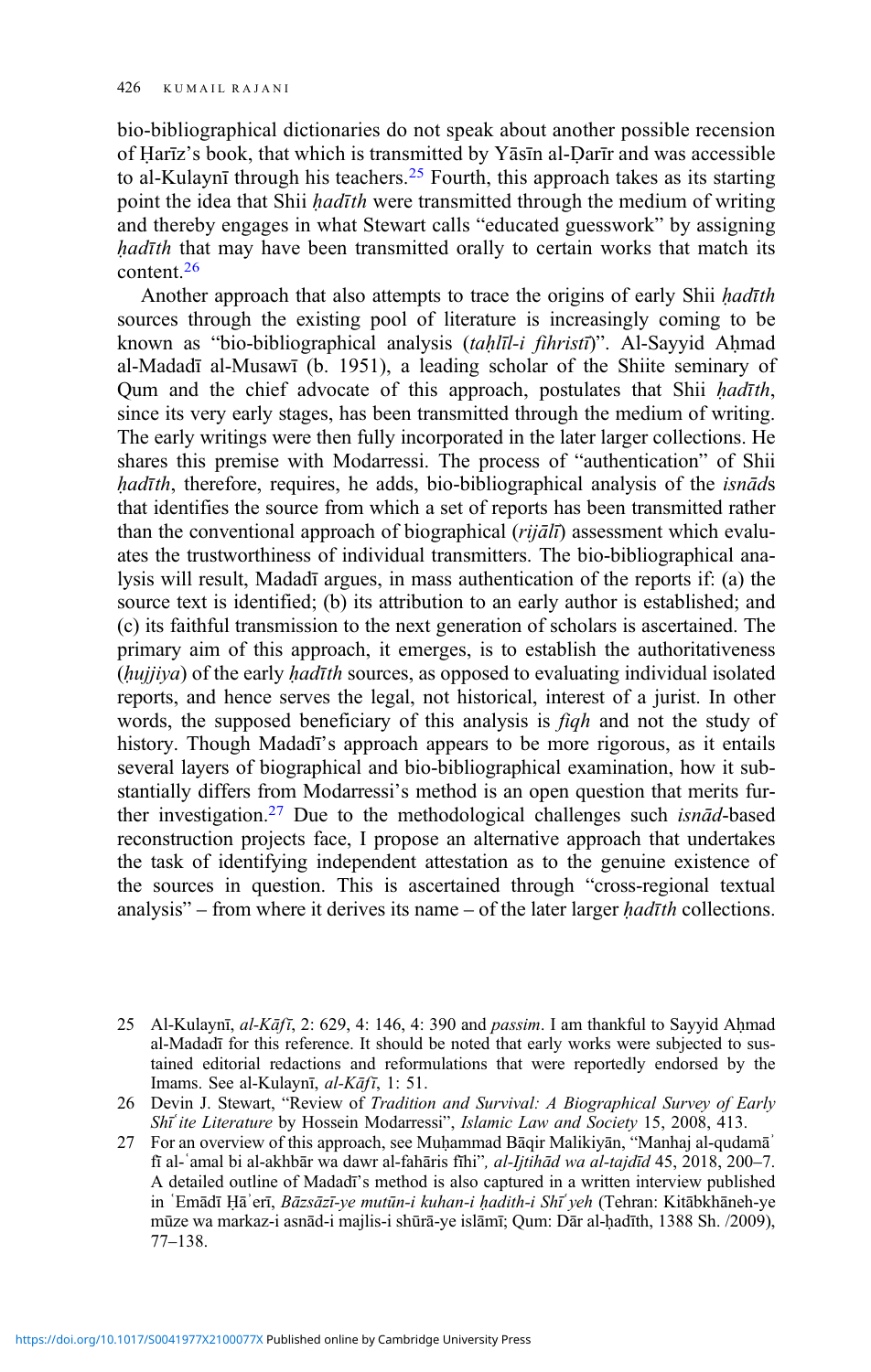### Cross-regional textual analysis

At the outset, it should be made clear that my approach, like Modarressi's, works on the basis that the Shii *hadīth* corpus was, in the main, recorded and transmitted through writing rather than orally.28 The early rudimentary collections of the second/eighth century furnished the collectors of the later thematically arranged works (*musannafāt*) with some first-hand written sources. Building on this premise, my proposed method attempts to trace the trajectory of those early sources through a rigorous cross-regional textual analysis of the later works that have drawn their material from them.

The following three considerations form the nucleus of this method:

- 1. The later collections under analysis should, for optimum results, be contemporaneous. This is particularly important because, if they were not contemporaneous, the possibility of direct access to an early source by the later of the two non-contemporaneous secondary collections could always be contested. That is, it is possible (perhaps likely), that the citations in the later collection are simply drawn from those in the earlier one. Consider the case of Ibn Bābawayh (d. 381/991) who had access to the *hadīth* compendia of al-Kulaynī. One cannot reject the possibility that Ibn Bābawayh relied (if in only few instances) on the citations of al-Kulaynī, rather than citing the original source directly.<sup>29</sup>
- 2. The later collections should have been compiled in different regions to eliminate the possibility of them having consulted the same (physical) copy of the text; if they consulted the same copy, then they would fail to provide independent attestation as to the original text's existence.
- 3. The force of the conclusion is augmented by entertaining a third supportive consideration: the religious persuasions of the authors. The religious affiliation of the author with a particular set of doctrines involves, it is assumed, accepting or rejecting texts that are rejected or accepted (respectively) by their opponents. In cases when both parties preserve and cite an identical text without any distortion or interpolation, the chances of it being forged are substantially reduced.<sup>30</sup>
- 28 In reference to Shii *hadīth* tradition, this is convincingly demonstrated in a number of studies. See Wilferd Madelung, "The sources of Isma ilī law", Journal of Near Eastern Studies 35, 1976, 29–40; Kohlberg, "Introduction", 165–80; Maria Massi Dakake, "Writing and resistance: the transmission of religious knowledge in early Shi'ism", 181-201 in Farhad Daftary and Gurdofarid Miskinzoda (eds), The Study of Shi'i Islam: History, Theology and Law (London: I.B. Tauris, 2013).
- 29 For some representative examples of Ibn Bābawayh's citations on the authority of al-Kulaynī, see Muhammad b. ʿAlī Ibn Bābawayh, Man lā yahduruhu al-faqīh, ed. ʿAlī Akbar Ghaffārī (Qum: Daftar-i intishārāt-i islāmī, 1413/1992), 3: 353, 4: 203, 222, 227 and passim (henceforth al-Faqīh).
- 30 Amir-Moezzi downplays the role of establishing "any sharp distinction between the early Shi'i authors belonging to different trends, especially in what concerns *hadīth* literature". See Mohammad Ali Amir-Moezzi, "The Tafsīr of al-Ḥibarī (d. 286/899): Qur'anic exegesis and early Shiʿi esotericism", 113 (n. 2) in Farhad Daftary and Gurdofarid Miskinzoda (eds), The Study of Shi'i Islam: History, Theology and Law (London: I.B. Tauris, 2013). Though these authors adhering to different trends read the same early sources, their selections, arrangements, and presentations of *hadīth*, I argue, help us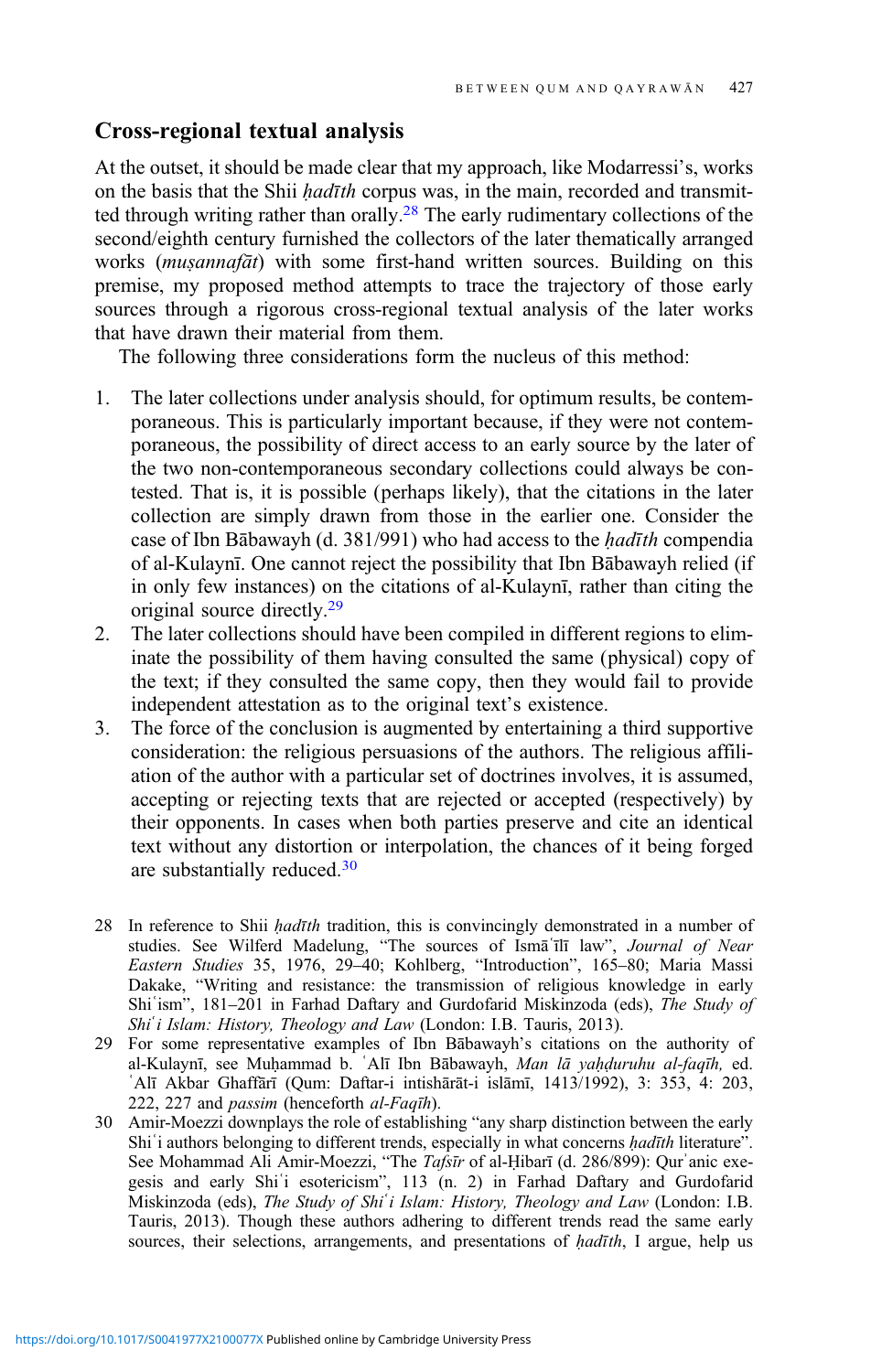The case study presented in this article will demonstrate that a cross-regional textual analysis of the later thematically arranged collections which factors in the aforementioned three considerations helps us determine the historicity of early sources. In addition to investigating the historicity of early sources, it enhances our understanding of the intellectual connections and the emerging traditions as they developed and spread out in different regions. Cross-regional textual analysis also underscores the importance of geography in the transmission of knowledge and how, textually, we can uncover geographical distributions and functions of early Shii literary activities. In what follows, I test this method to unearth the earliest layers of ʿUbaydullāh b. ʿAlī al-Ḥalabī's collection and demonstrate the ways in which it deepens our understanding of this early, arguably earliest, Shii hadīth source: its historicity, travel history and *isnād* networks; its incorporation into later larger  $had\bar{t}$  collections and the latter's compositional arrangements; and its authorship.

## Case study: ʿUbaydullāh b. ʿAlī al-Ḥalabī's collection

The fifth/eleventh century Shii bio-bibliographies introduce ʿUbaydullāh b. ʿAlī al-Ḥalabī as the most distinguished member of the Kūfan Shiite family Abū Shuʿba and a close associate of al-Ṣādiq. He authored a book (kitāb) that reportedly attracted the Imam's attention and met his endorsement. The latter, we are told, could not stop rejoicing over this accomplishment of his disciple saying, "Have you ever seen them [Sunnis] compile such a collection?" The *tabaqāt* work ascribed to Aḥmad al-Barqī (d. 274 or 280/887 or 893) claims that the book is the first of its kind Shiites ever produced. Because of its supposed thematic arrangement, the collection generated unprecedented interest resulting in its widespread circulation. The numerous copies of al-Ḥalabī's work and the detailed descriptions of its features, as illustrated in various biographical and bio-bibliographical dictionaries, testify to its prominence and popularity. $31$ 

#### Travel history and isnād network

The correspondence between the Shii community of al-Mayāfāriqīn (in presentday Silvan, Turkey) and al-Sharīf al-Murtaḍā (d. 436/1044) concerning the "Book of al-Ḥalabī" (Kitāb al-Ḥalabī) demonstrates its widespread fame

analyse the regional and religious factors that dictated their choices. I have examined this hypothesis in chapter 7 of my doctoral thesis entitled "Making sense of Ismaili traditions: the modes and meanings of the transmission of Ḥadīth in the works of al-Qāḍī al-Nuʿmān (d. 363/974)", DPhil thesis, University of Exeter, 2019.

<sup>31</sup> Aḥmad b. Muḥammad b. al-Khālid al-Barqī, Rijāl al-Barqī/al-Ṭabaqāt, ed. Ḥasan Muṣṭafawī (Tehran: Intishārāt-i dānishgāh-i Tehrān, 1342 Sh./1964), 23; al-Najāshī, Rījal, 230–1, 361; Muḥammad b. al-Ḥasan al-Ṭūsī, Rijāl al-Ṭūsī, ed. Jawād al-Qayyūmī al-Iṣfahānī (Qum: Muʾassasat al-nashr al-islāmī al-tābiʿa li-jāmiʿat al-mudarrisīn, 1373 Sh./2014), 431, 452; al-Ṭūsī, Fihrist, 106, 305; Abū Ghālib al-Zurārī, Risālat Abī Ghālib al-Zurārī (Qum: Intishārāt-i daftar-i tablighāt, 1411/ 1990), 162; Modarressi, Tradition and Survival, 228, 380–1.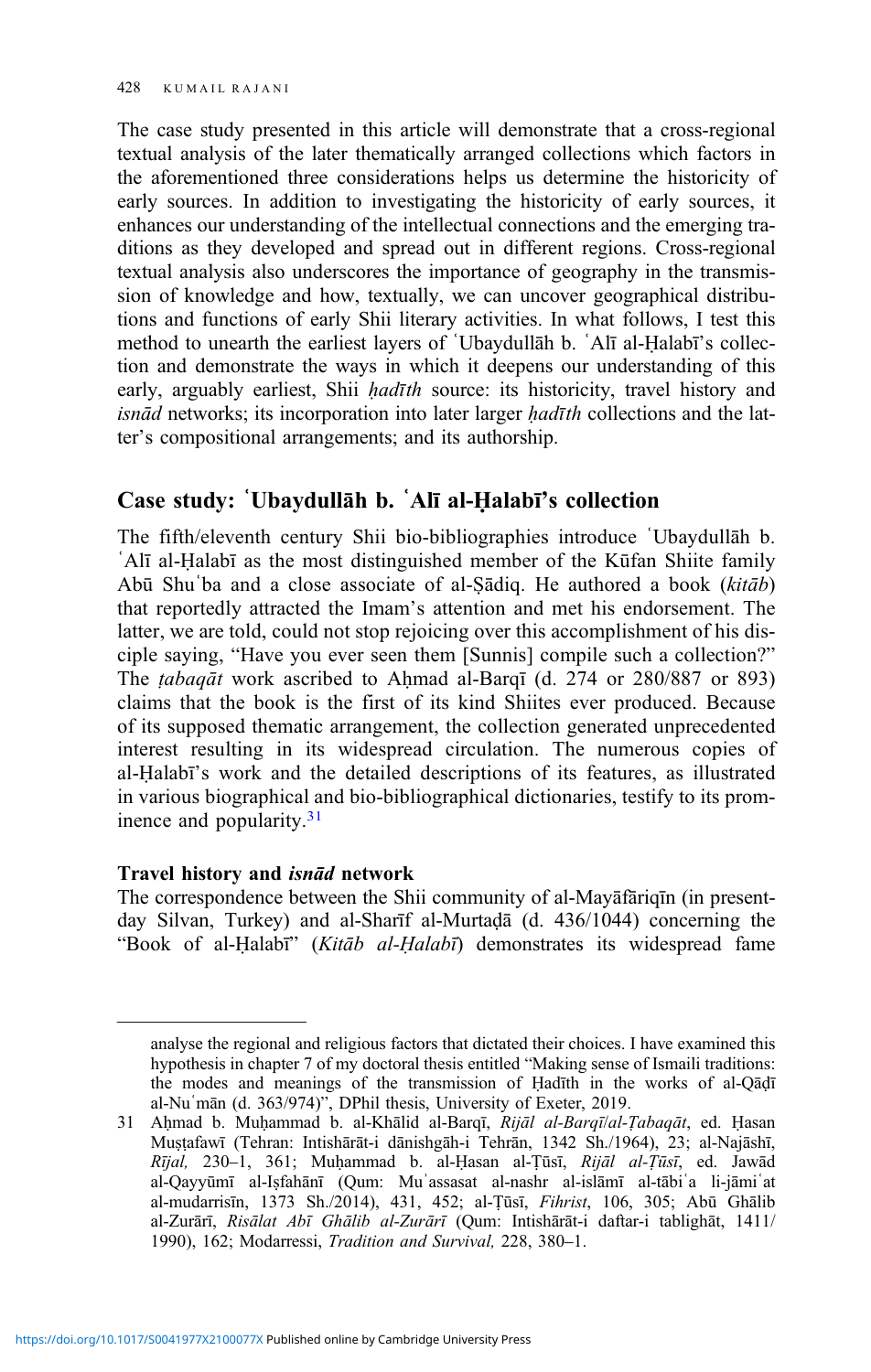among rather distant Shii communities.<sup>32</sup> In a similar correspondence, the Shii community of Rass is reported to have sought al-Murtaḍā's opinion on whether, given their inability to deduce law, it was appropriate for them to consult, for their religious practices, a "foundational text (kitāb aṣl) such as Kitāb al-Halabī".<sup>33</sup> These exchanges highlight the wider appeal of al-Halabī's work; they also indicate that it continued being copied and circulated in the fifth/eleventh century, especially considering the fact that other, similar, early sources had ceased to exist by this period. Ibn Ṭāwūs (d. 664/1265), based on the references made in two of his works, is arguably the last Shii scholar believed to have had access to al-Ḥalabī's collection.<sup>34</sup>

The juxtaposition of *Kitāb al-Halabī* with the likes of some mature and established compositions of the fourth/tenth and fifth/eleventh centuries such as Risālat al-muqniʿa, Risālat Ibn Bābawayh, Kitāb Shalmaghānī, and  $al-K\bar{a}f\bar{i}$  illustrates its extensive popularity despite the fact that its content had already been subsumed by the very texts with which it was equated. It is worth noting that Kitāb al-Halabī is introduced as a kitāb asl (source text) vis à vis Risālat al-muqni'a and Risālat Ibn Bābawayh, both characterized as kitāb muṣannaf (composition, usually a legal composition), and  $al-Kāf\bar{\imath}$ , characterized as kitāb riwāya (hadīth collection). Al-Najāshī referred to al-Ḥalabī's text as al-kitāb al-mansūb ilayhi (a book attributed to al-Ḥalabī), whereas al-Țūsī introduced it as kitāb mușannaf ma'mūl 'alayhi (a composition that is widely used).<sup>35</sup> Al-Qāḍī al-Nu mān, on the other hand, consistently cites the work with the title Jāmi' al-Ḥalabī ("al-Ḥalabī's collection"). It appears that al-Ḥalabī's work did not bear any specific title and, therefore, different scholars assigned different titles, mainly in adjectival form, based on its early origins  $(a<sub>s</sub>l)$ , thematic arrangement (*muṣannaf*) and comprehensiveness ( $j\bar{a}mi'$ ). In reference to the content of the book, it is difficult to ascertain what exactly it entailed, but based on the citations recorded in the later collections, it can be assumed that the work contained legal issues in the form of *hadīth* related on the authority of al-Sādiq. In other words, it appears to be a legal *hadīth* collection rather than a treatise of *figh* or a handbook of legal opinions.

The paucity of sources does not allow us to determine whether al-Ḥalabī composed this work in Medina where his Imam lived, or whether it was a result of his interaction with the latter during his sojourn in Kūfa. Nonetheless, based on the multiple *isnāds* illustrating the networks through which al-Halabī's collection was disseminated, it is safe to conclude that it was Kūfa, typical of any early Shii work, from where the book made its way to Qum, Baghdād,

<sup>32</sup> ʿAlī b. al-Ḥusayn al-Sharīf al-Murtaḍā, Rasāʾil al-Murtaḍā, ed. al-Sayyid Mahdī al-Rajāʾī (Qum: Dār al-Qurʾān al-karīm, 1405/1984), 1: 279.

<sup>33</sup> Al-Sharīf al-Murtaḍā, Rasāʾil al-Murtaḍā, 2: 331.

<sup>34</sup> Al-Sayyid Ibn Ṭāwūs, al-Iqbāl, 1: 48; ʿAlī b. Mūsā al-Sayyid Ibn Ṭāwūs, ed. al-Sayyid Muḥammad ʿAlī al-Ṭabāṭabāʾī al-Marāghī, "Risāla ʿadam muḍāyaqat al-fawāʾit", in Turāthunā 2–3, 1407/1986, 340–1.

<sup>35</sup> See al-Najāshī, Rījal, 231; al-Ṭūsī, Fihrist, 305.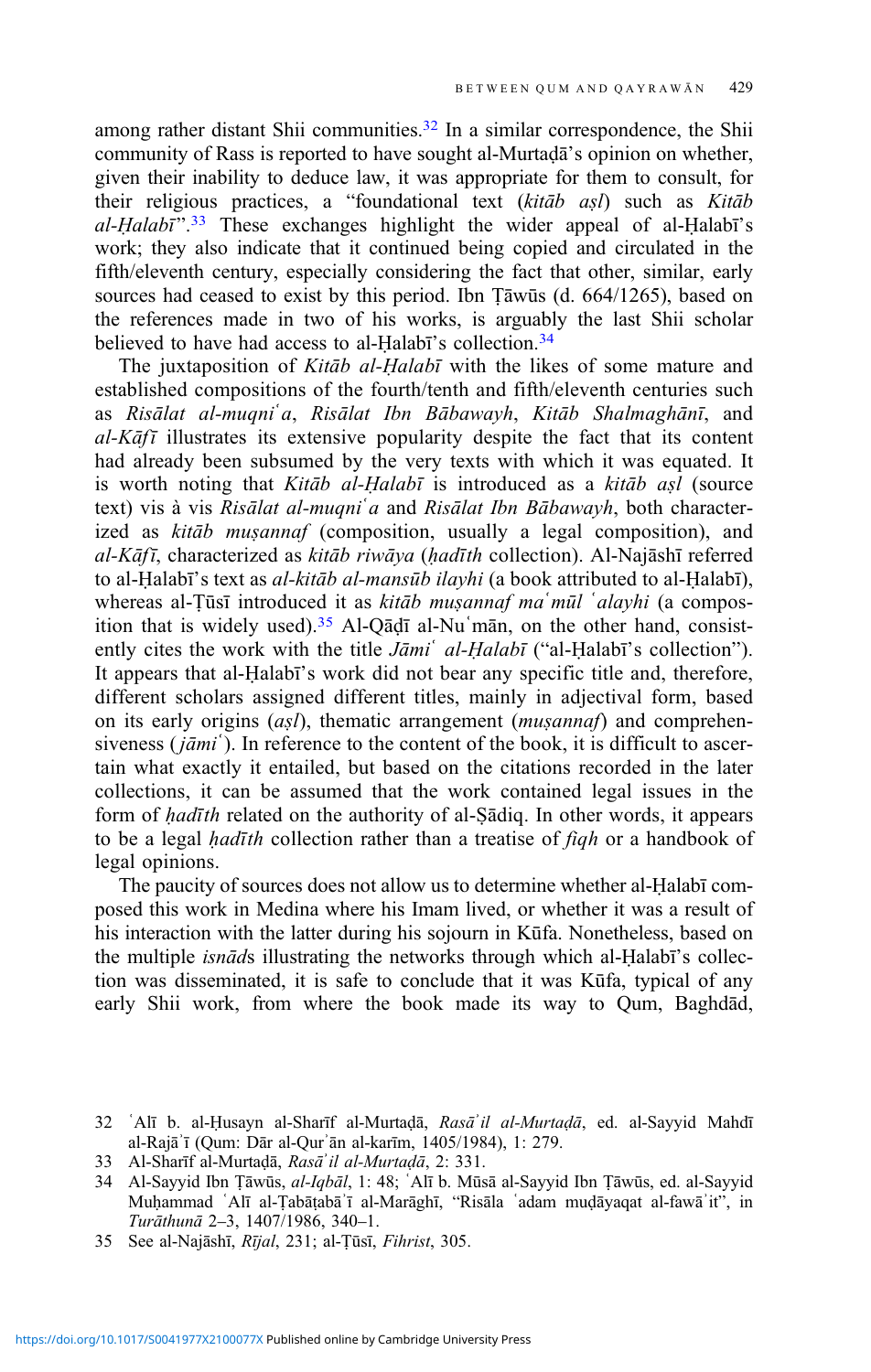Silvan, Rass, and Hilla. The reports transmitted on the authority of al-Halabī were also known to North African Ismaili  $d\vec{a}$  is in Oayrawān. Reporting the distinguished status of his teacher and the extent of his scholarly activities, the senior Ismaili  $d\vec{a}$ 'ī Ibn al-Haytham (b. c. 273–77/886–87) reports:

And whatever I may forget, I shall never forget the  $d\bar{a}$  of Malūsa, the shaykh of the community and their legal authority, Aflah b. Hārūn al-'Ibānī. He combined his activity as a  $d\vec{a}$ '*ī* with the sciences of the religious law, and he reached back to the time of Abū Maʿshar and al-Ḥulwānī and transmitted on their authority from al-Ḥalabī.<sup>36</sup>

Notwithstanding the anecdotal nature of this report, it offers a valuable piece of information about the accessibility of al-Ḥalabī's collection to the late third/ninth and early fourth/tenth-century Ismaili  $d\bar{a}$  is in North Africa. Given the fact that al-Qāḍī al-Nuʿmān (d. 363/974) was not only a contemporary of Ibn al-Haytham but also a junior colleague in charge of the Fatimid collections, in his capacity as a librarian between 322–334/934–946, it is conceivable that he also had access to this work.

In the second half of the fourth/tenth century, Abū Ghālib al-Zurārī (d. 368/ 978) reports that his family collection contained Kitāb 'Ubaydillāh b. 'Alī al-Ḥalabī.<sup>37</sup> It was also known to Ibn al-Nadīm (d. 385/990) who lists it among the popular legal works of Shiite scholars.<sup>38</sup> Its popularity in Oum can be gauged by Ibn Bābawayh's (d. 380/991) reception of it from three of his teachers. The collection continued to receive attention in Baghdad in the fifth/eleventh century. Al-Najāshī states that he had several isnāds for the transmission of this collection but, restricted by his commitment to brevity, he offers only one *isnād*. In contrast, al-Tūsī listed all four of his transmission lines.<sup>39</sup> Careful scrutiny of these extensive bundles of *isnads* reveals that they all converge at a single common link, i.e. Ḥammād b. ʿUthmān (d. 190/806). Since the collection did not survive the vagaries of time, one has to trace its content and reconstruct it through cross-regional textual analysis of the later  $h$ adīth collections.

#### Al-Ḥalabī's collection in al-Īḍāḥ

The nisba al-Ḥalabī appears 103 times in the extant fragment of al-Īdāh. It draws reports from two titles ascribed to al-Ḥalabī: Jāmi al-Ḥalabī and Kitāb

<sup>36</sup> Jaʿfar b. Aḥmad b. al-Haytham, The Advent of the Fatimids: A Contemporary Shiʿi Witness: An Edition and English Translation of Ibn al-Haytham's Kitāb al-munāẓarāt, ed. and tr. Wilferd Madelung and Paul E. Walker (London: I.B. Tauris, 2000), 168–9.

<sup>37</sup> Abū Ghālib al-Zurārī, Risālat Abī Ghālib al-Zurārī, 162.

<sup>38</sup> Muḥammad b. Isḥāq Ibn al-Nadīm, Kitāb al-fihrist, ed. Ayman Fuʾād Sayyīd (London: Muʾassasat al-Furqān li al-turāth al-islāmī, 1430/2009), 3: 70. Kitāb ʿAbdullāh al-Ḥalabī should be corrected and read as Kitāb 'Ubaydillāh al-Halabī.

<sup>39</sup> Al-Ṭūsī, Fihrist, 305–6; al-Najāshī, Rījal, 231; Abū Ghālib al-Zurārī, Risāla Abī Ghālib al-Zurārī, 162; al-Faqīh, 4: 429.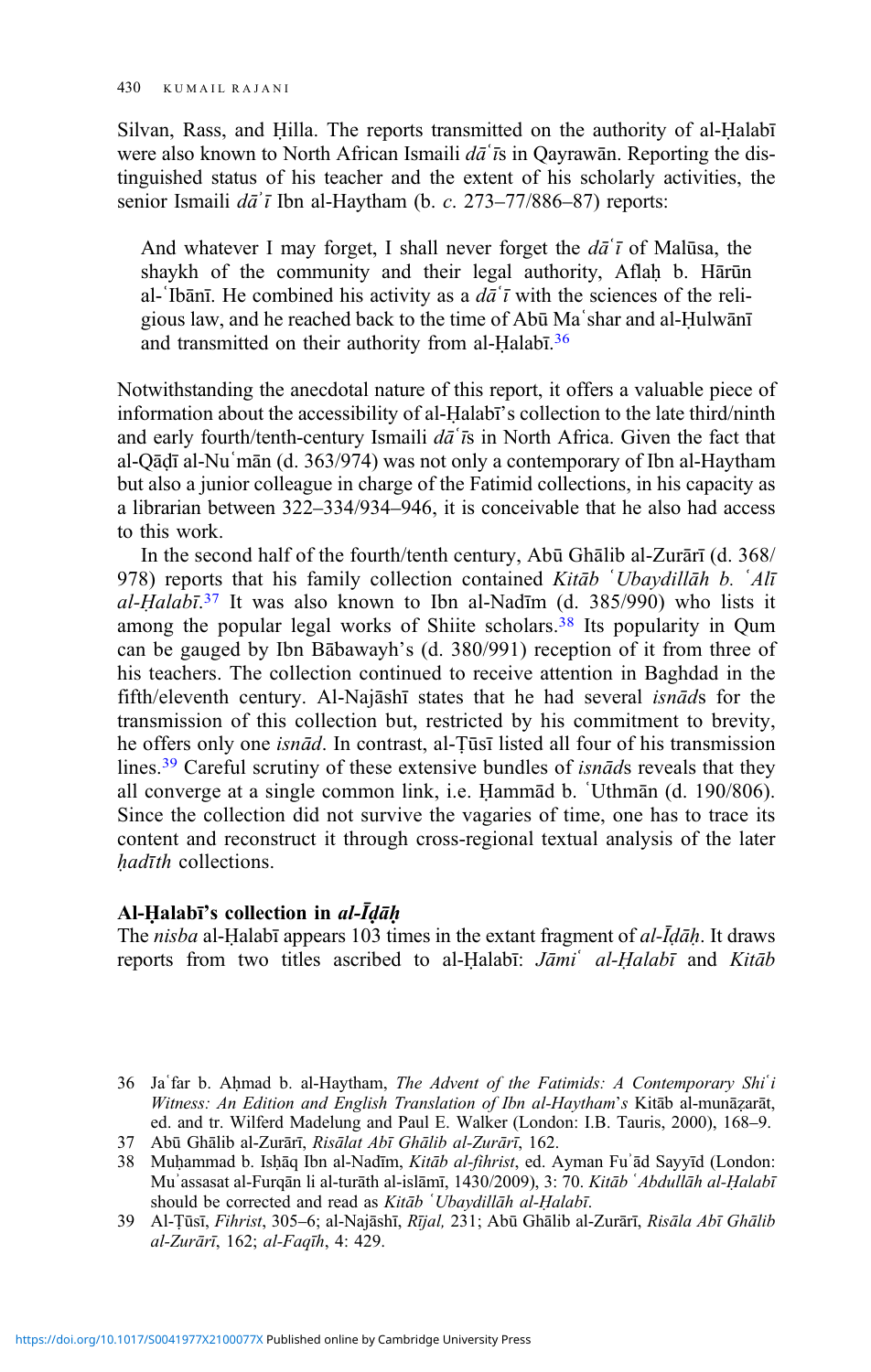

Figure 1. Isnād network of al-Ḥalabī's hadīth collection<sup>40</sup>

40 In order to better understand Figure 1, it is worth bearing in mind the following three points: first, the five oval nodes in this *isnad* chart represent the names of authors who offer their lines of transmission to al-Ḥalabī'<sup>s</sup> collection; second, in order to distinguish between four isnād<sup>s</sup> rendered by al-Ṭūsī, I have used dotted and dashed lines for the two less dense lines of transmission; third, in reference to the transmission of Ab<sup>ū</sup> Ma<sup>ʿ</sup>shar and al-Ḥulwān<sup>ī</sup> on the authority of al-Ḥalabī, it should be noted that their *tabaqa* (generation) does not support the possibility of their direct transmission from al-Halabī.

431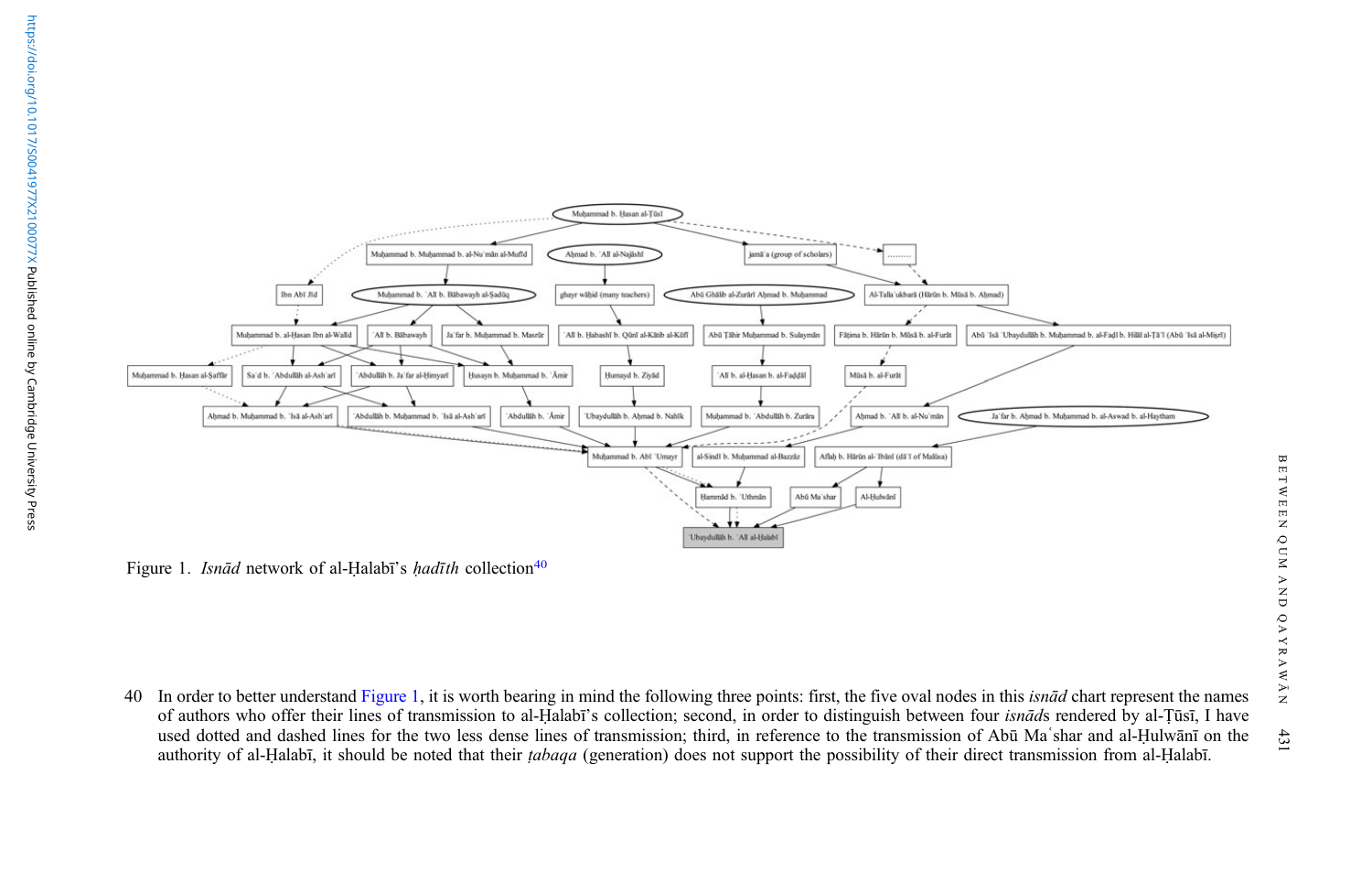Table 1. Number of citations from Jāmi<sup>'</sup> al-Halabī and Kitāb al-masā<sup>'</sup>il in al-Īdāh

|                     | Jāmi' al-Halabī | Kitāb al-masā'il |  |
|---------------------|-----------------|------------------|--|
| Number of citations |                 |                  |  |

al-Ḥalabī al-maʿrūf bi al-masāʾil (henceforth Kitāb al-masāʾil).<sup>41</sup> Diverting from his method of quoting complete isnāds for the sources that he cited, al-Qāḍī al-Nuʿmān does not follow the same practice for these two titles, nor does he provide the full name of their author(s). Jāmi al-Ḥalabī is cited 51 times in al-*Īdāh* whereas *Kitāb al-masā* il is quoted in 52 instances (Table 1).

## Al-Ḥalabī's collection in al-Kāfī

Contrary to al-Qāḍī al-Nuʿmān and his own fellow Twelver traditionists, al-Kulaynī does not cite his sources, but rather adopts the style, prevalent in Sunni hadīth tradition, of rendering complete *isnād* for every single report. Given this limitation, it is difficult to ascertain whether al-Kulaynī had direct access to al-Ḥalabī's collection. Nonetheless, its content, judging from a significant number of reports cited on the authority of al-Ḥalabī, appears to have been available to him in Qum. The statistical data obtained by examining major Shii hadīth compendia, collectively known as "the Four Books" (al-kutub  $al-arba<sup>2</sup>a$ , depicts the astounding figure of 1,544 reports attributed to ʿUbaydullāh b. ʿAlī al-Ḥalabī. <sup>42</sup> His chief reporter, Ḥammād b. ʿUthmān al-Nāb (d. 190/806), is credited with transmitting 1,261 of those reports. Furthermore, Ibn Abī 'Umayr (d. 217/832), $43$  the key transmitter of Hammād's reports, related 1,362 *hadīth* on the latter's authority ([Table 2](#page-14-0)).<sup>44</sup> Considering the fact that Tahdhīb al-ahkām and al-Istibsār fīmā ukhtulifa min al-akhbār are not only composed by a single author, Muḥammad b. al-Ḥasan al-Țūsī, but also cite verbatim the reports of  $al-Kāf\bar{t}$ , it is safe to conclude

- 41 The editor of al- $\bar{I}d\bar{a}h$  has incorrectly interpolated al-Halabī (Kitāb al-masā $i$ il) in the isnād of a report transmitted on the authority of al-Bāqir that has been discounted in my calculation. Neither the *tabaqa* (generation) of the transmitters  $-$  al- $\hat{A}$ la<sup> $\hat{a}$ </sup> b. Razīn and Muḥammad b. Muslim – support the occurrence of al-Ḥalabī in the given  $isn\bar{a}d$ nor does the manuscript contain such a name. Compare al-Qāḍī al-Nuʿmān, ed. Kāẓim Rahmatī, al-Īdāh (Beirut: Mu'assasat al-a'lamī li al-matbū'āt, 2007), 55 with al-Qādī al-Nuʿmān, al-Īḍāḥ, MS Tübingen-Hamdani, 77.
- 42 For the collective designation of "the Four Books", see n. 4.
- 43 Ibn Bābawayh, via his teacher Ibn al-Walīd, reports on the authority of al-Ṣaffār that whenever a *hadīth* transmitted by Ibn Abī 'Umayr contains a second opinion it should be understood as an interpolation of the latter. Ibn Bābawayh, Maʿānī al-akhbār, ed. ʿAlī Akbar Ghaff ārī (Qum: Jāmiʿat al-mudarrisīn, 1403/1982), 149–50.
- 44 *Dirāyat al-nūr 1.2* (Qum: CRCIS, 2012). The instances of repetition of the *isnād* in this table are not sufficient to jeopardize the force of my conclusion. Most such cases are from Muhammad b. al-Hasan al-Tūsī, Tahdhīb al-ahkām, ed. Sayyid Hasan al-Mūsawī Kharsān (Tehran: Dār al-kutub al-islāmiyya, 1407/1986) and Muhammad b. al-Hasan al-Tūsī, al-Istibsār fīmā ukhtulifa min al-akhbār, ed. Sayyid Hasan al-Mūsawī Kharsān (Tehran: Dār al-kutub al-islāmiyya, 1390/1971).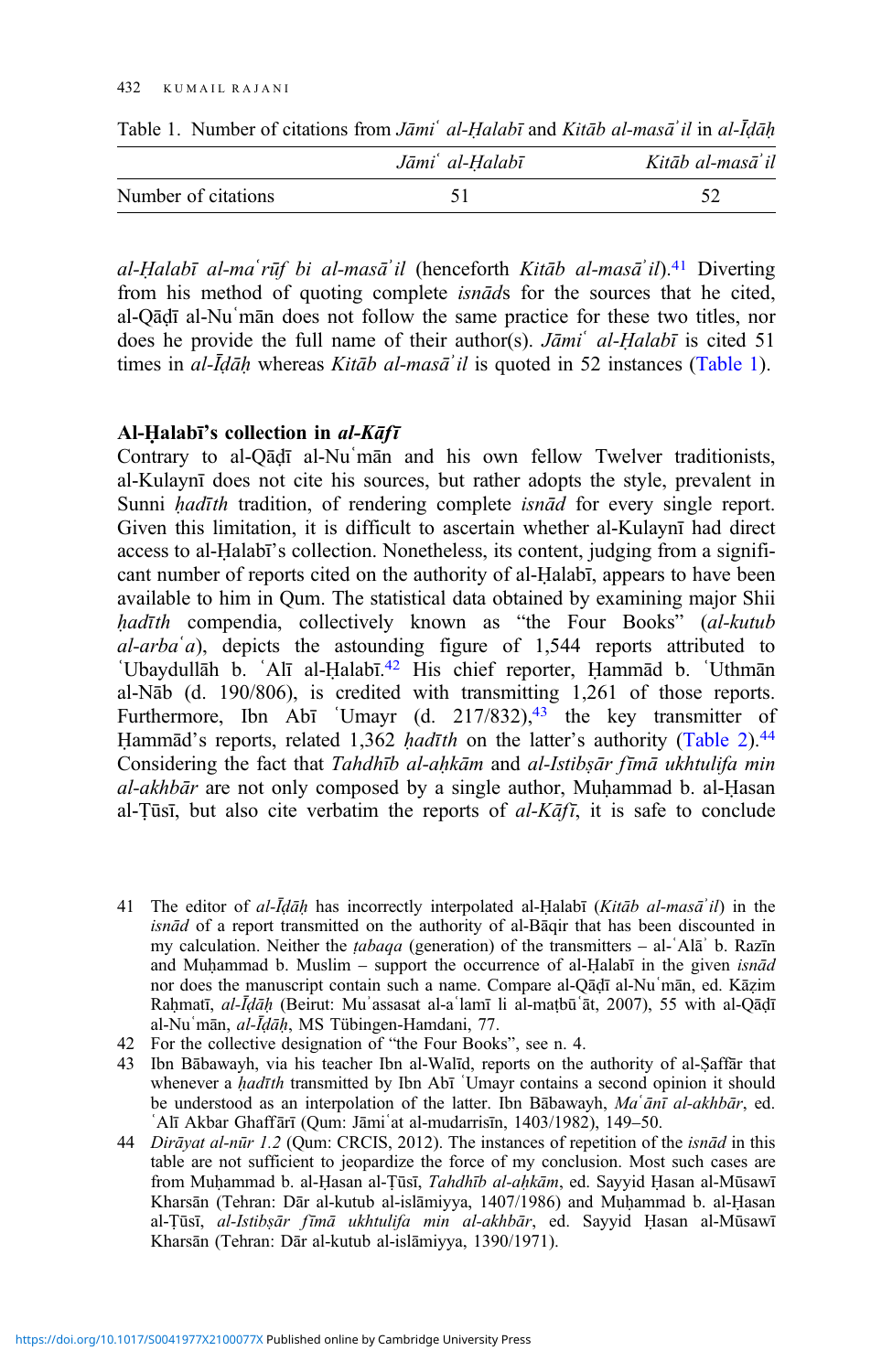<span id="page-14-0"></span>that the latter remains the most important source for unearthing the earliest layers of al-Ḥalabī's collection.45

| Twelver<br>hadīth<br>compendia | From<br>'Ubaydullāh b.<br>Alī al-Ḥalabī | Hammād b. 'Uthmān on<br>the authority of<br>'Ubaydullāh b. 'Alī<br>al-Halabī | Ibn Abī 'Umayr on<br>the authority of<br>Hammad b.<br><b>Uthmān</b> |
|--------------------------------|-----------------------------------------|------------------------------------------------------------------------------|---------------------------------------------------------------------|
| $al$ -Kāfī                     | 504                                     | 446                                                                          | 52346                                                               |
| $al-Faq\bar{u}h$               | 201                                     | $80^{47}$                                                                    | 448                                                                 |
| Tahdhīb                        | 582                                     | 506                                                                          | 579                                                                 |
| al-Istibsār                    | 257                                     | 229                                                                          | 257                                                                 |
| Total                          | 1,544                                   | 1,261                                                                        | 1,362                                                               |

Table 2. Reports attributed to 'Ubaydullāh b. 'Alī al-Ḥalabī in Twelver hadīth compendia

# Analysis

Having introduced the *isnad* networks and travel history of al-Ḥalabī's collection, I now turn to conduct a cross-regional textual analysis of its reports cited in al-Īḍāḥ and al-Kāfī. Such an analysis, I will illustrate, contributes to our understanding of both its early origins and later dissemination in Qum and Qayrawān. It not only allows us to unearth the earliest layers of al-Ḥalabī's collection, but also helps us gain insight into how its content was received, processed, and arranged in the later larger *hadīth* compendia. In what follows, I demonstrate the utility of this analysis in three areas: historicity of al-Ḥalabī's collection; its incorporation into  $al$ - $\bar{I}d\bar{a}h$  and  $al$ - $K\bar{a}f\bar{\iota}$  and their compositional arrangements; and the question of its authorship.

## 1. Historicity

This part may be misread as an attempt to establish the authenticity of early Shii sources on which the later collections relied. This is not the objective of my study. The process of authentication requires the availability of various

- 45 For a detailed study of the variants of the *isnads* of al-Halabī in  $al$ -Kāfī, see Ehsān Sorkheī, "Kitāb Ḥalabī: manba'ī maktūb dar ta'līf-i al-Kāfī", Fașlnāma-ye 'ulūm-i hadīth 51, 1388 Sh./2009, 34-58.
- 46 The number of reports in the first and third columns of this row denotes that Ibn Abī ʿUmayr reportedly transmitted some reports on the authority of Ḥammād that have not come down to the latter through ʿUbaydullāh b. ʿAlī al-Ḥalabī. In other words, though Ḥammād's primary source is al-Ḥalabī, he also transmitted some reports, albeit fewer, from others.
- 47 This figure only represents the number of times the name Ḥammād appears in al-Faqīh. The reader should not assume that al-Ḥalabī's reports were transmitted via a non-al-Ḥalabī route by Ibn Bābawayh. This is due to the author's convention of citing isnād. The recurring isnāds are cited not in the body of the text, but rather in a dedicated section appended to the book.
- 48 See n. 47. The same is partially true in respect to *Tahdhīb al-ahkām* and *al-Istibsār* mentioned in the third and fourth rows of Table 2.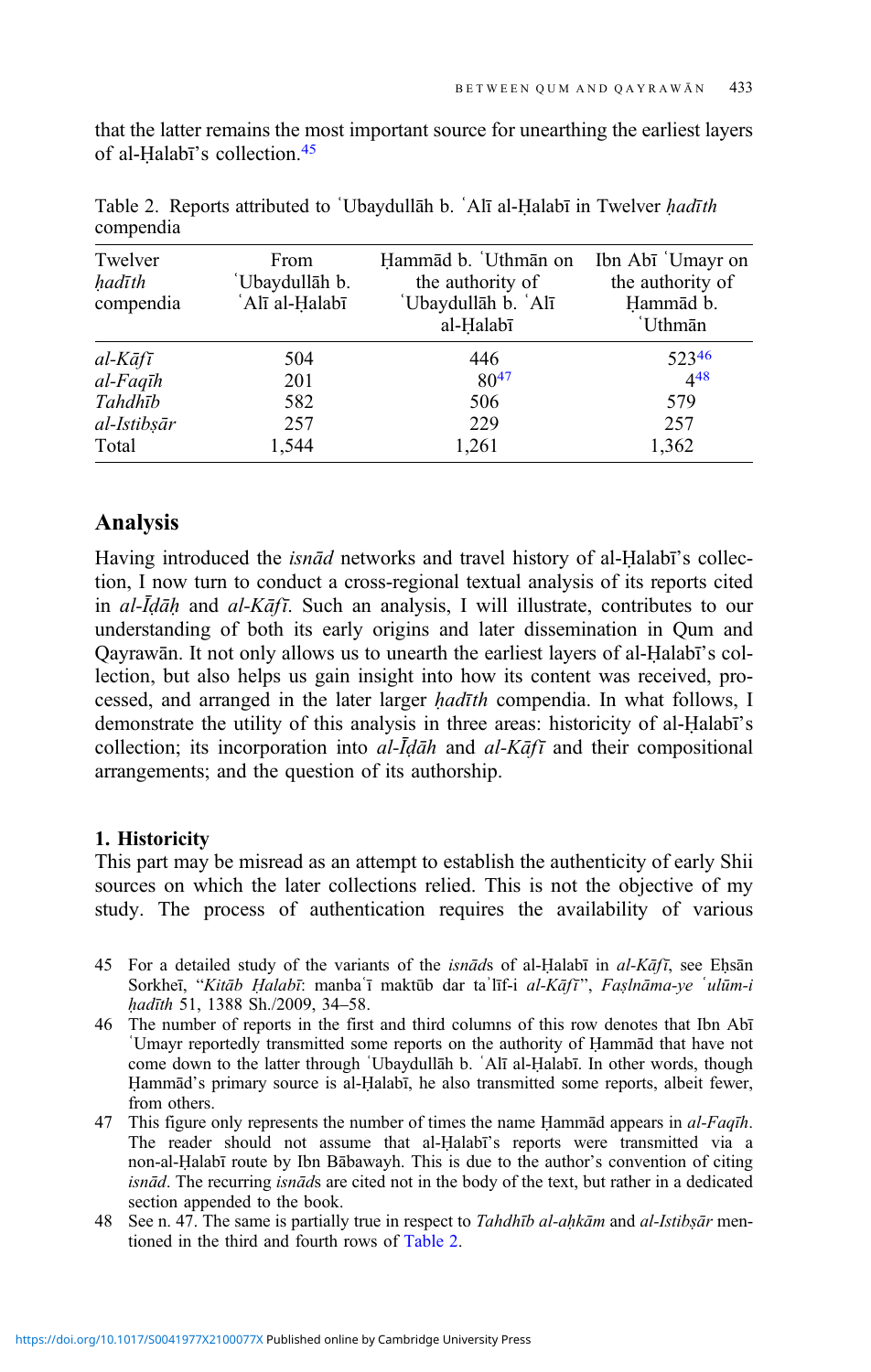redactions of an early source reaching back to the author (who may not even be the individual to whom the reports are attributed): these redactions are not immediately available to researchers. The application of cross-regional textual analysis only suggests that it is safe to assume that the sources of the later collections could be traced historically at least one generation earlier, if not more.

Below I attempt to unearth al-Halabī's collection by cross-examining its citations recorded in  $al$ -Kāfī and  $al$ -Īdāh that meet all three aforementioned conditions. First, though al-Qāḍī al-Nuʿmān outlived al-Kulaynī by more than four decades, al-Īḍāḥ, his first legal work, is believed to have been composed at the very beginning of his scholarly career, between 315–320/927–932, a period that roughly coincides with  $al-K\bar{a}f\bar{i}$ 's compilation.<sup>49</sup> Second, as regards the geographical locations of their authors,  $al$ - $\bar{l}d\bar{a}h$  was composed in Oayrawān, whereas al-Kāfī, judging based on the authorities from whom al-Kulaynī transmitted most of his reports, was compiled in Qum.<sup>50</sup> Third, al-Qāḍī al-Nuʿmān offered his services to Fatimid Imam-Caliphs under whose patronage he composed al-Īḍāḥ, whereas al-Kulaynī was raised, trained, and studied in the Twelver intellectual milieus of Rayy, Qum, and Baghdad. Though the early Shii *hadīth* is justifiably considered a shared legacy of both Ismailis and Twelvers (they do, after all, share the same lines of Imams from ʿAlī to al-Ṣādiq), the possibility of differences in selection, arrangement, and interpretation of the reports should not be underestimated. The fulfilment of these three conditions, I argue, advances my hypothesis that the sources of the later, larger hadīth collections date back at least a generation earlier, if not more.

[Table 3](#page-16-0) illustrates the breakdown of al-Ḥalabī's reports cited in al-Īḍāḥ, from both Jāmi<sup>'</sup> al-Halabī and Kitāb al-masā<sup>'</sup>il, which are also traced in al-Kāfī and other Twelver *hadīth* compendia.<sup>51</sup> Of 103 reports cited on the authority of al-Ḥalabī in  $al$ -Īḍāḥ, 23 are identical to those cited in  $al$ -Kāfī via al-Kulaynī's

- 49 This dating was proposed by Lokhandwalla in a long introduction to his critical edition of Kitāb ikhtilāf uṣūl al-madhāhib. See al-Qāḍī al-Nuʿmān, Kitāb ikhtilāf uṣūl al-madhāhib, ed. S.T. Lokhandwalla (Simla: Indian Institute of Advanced Study, 1972), 17. Poonawala's dating complements that of Lokhandwalla. See Ismail K. Poonawala, "The chronology of al-Qāḍī al-Nuʿmān's works", Arabica 65, 2018, 91, 107. In reference to  $al-Kāf\bar{t}$ , it should be noted that though the compendium appears to have been disseminated in Baghdad, one of the two epicentres of Shii *hadīth* of the fourth/tenth century, the bulk of its isnāds indicate that it was composed in Qum or within the intellectual milieu of Qum. For a detailed study of the life of al-Kulaynī see Mohammad Ali Amir-Moezzi and Hassan Ansari, "Muhammad b. Ya qub al-Kulaynī (m. 328/939–40 ou 329/940–941) et son Kitāb al-Kāfī: une introduction", Studia Iranica 38/2, 2009, 191–247.
- 50 The vast majority of al-Kulaynī's teachers (mashāyikh) were reportedly Qummīs. See Amir-Moezzi and Ansari, "Muhammad b. Ya qub al-Kulaynī", 142-3. It should be noted that even if al-Kāfī was believed to have been composed in Rayy or Baghdad, it still qualifies as fulfilling the requirements of the second condition.
- 51 Though the investigation of the reports attributed to al-Ḥalabī in the later three Twelver hadīth compendia would be intriguing (particularly considering their access to early sources), I restrict my focus to  $aI-K\bar{a}f\bar{\tau}$ , the earliest and most extensive collection of hadīth among them. I employ a wider range of sources in chapter 6 of Making Sense of Ismaili Traditions and the findings outlined there broadly confirm my conclusions in this article. I also conduct a forensic analysis of each of these reports in that chapter.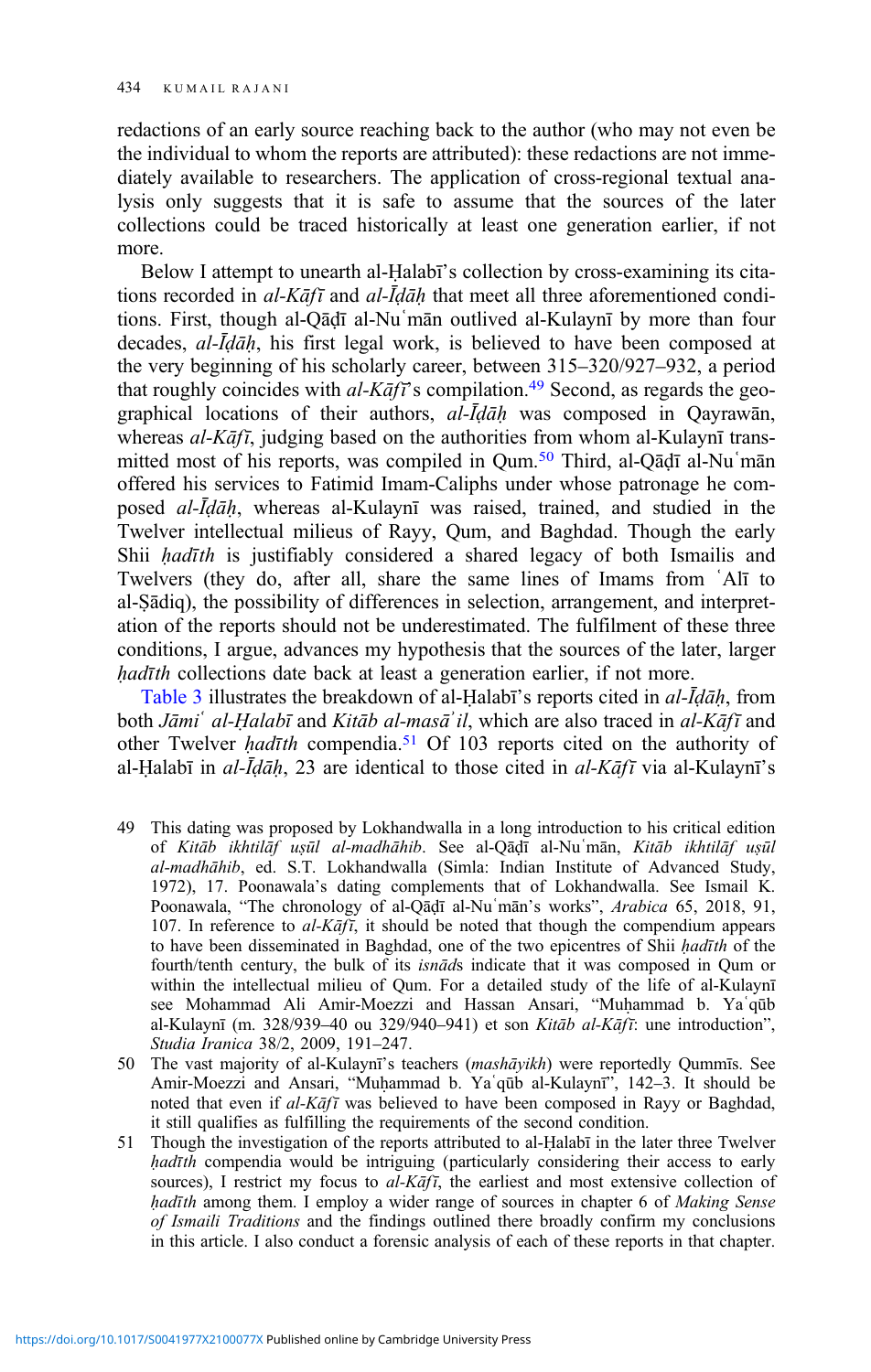|                      | No. of reports identical to other <i>hadīth</i> compendia<br>No. of reports<br>identical to $al$ -Kāfī |                                          |                                                                                   |                                                             | No. of reports with<br>identical content                                | Obscured $52$ |
|----------------------|--------------------------------------------------------------------------------------------------------|------------------------------------------|-----------------------------------------------------------------------------------|-------------------------------------------------------------|-------------------------------------------------------------------------|---------------|
|                      | On the authority of On the<br>ʻUbaydullāh<br>al-Halabī                                                 | authority of<br>ʻUbaydullāh<br>al-Halabī | On the authority of<br>certain al-Halabī:<br>Ubaydullāh,<br>Muhammad or<br>`Imrān | On the authority of<br>Muhammad al-Halabī via<br>Ibn Muskān | On various authorities<br>throughout Twelver <i>hadīth</i><br>compendia | Obscured      |
| Jāmiʿ<br>al-Halabī   |                                                                                                        |                                          |                                                                                   |                                                             | 32                                                                      |               |
| Kitāb al-<br>masā'il | 14                                                                                                     |                                          |                                                                                   |                                                             | 21                                                                      |               |
| Total                | 23                                                                                                     |                                          |                                                                                   | n.                                                          |                                                                         | 13            |

<span id="page-16-0"></span>Table 3. Breakdown of the numbers of reports attributed to al-Halabī in al-Īḍāḥ that are traced or untraced in al-Kāfī and other Twelver hadīth compendia

52 By obscurity I mean these 13 reports do not seem to offer verbatim citations of *hadīth*, but rather resemble edicts or editorial statements of the author.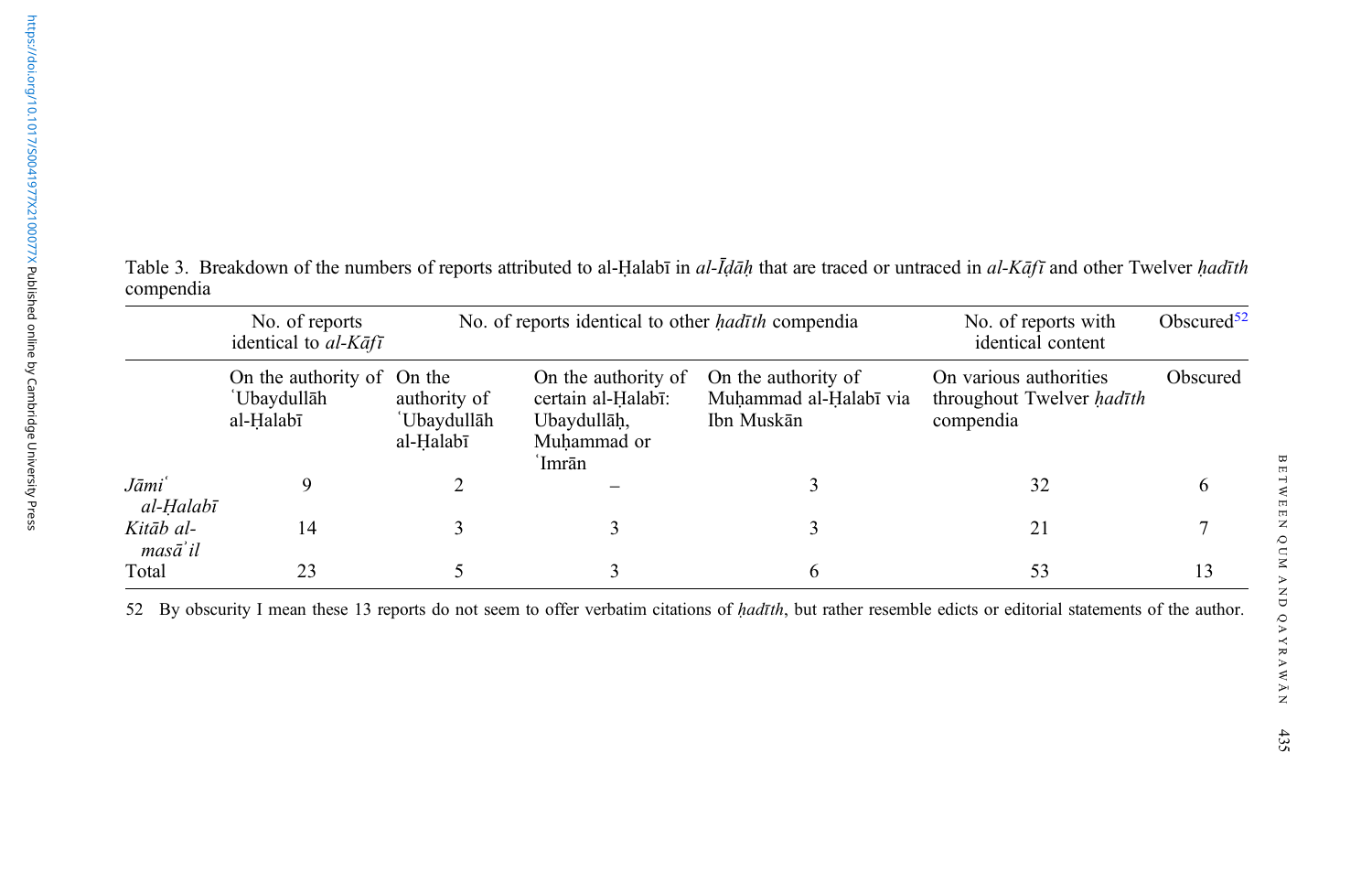recurring isnād leading to al-Ḥalabī. These self-same citations suggest that al-Ḥalabī's collection(s) existed some generations earlier than al-Kulaynī and al-Qāḍī al-Nuʿmān. The most likely explanation for its provenance and early circulation is that the work should have been compiled in Kūfa in the second/eighth century before it was transmitted to Qum via transmitters such as Ibrāhīm b. Hāshim<sup>53</sup> and to Qayrawān via early Ismaili  $d\bar{a}$ 'īs. It was then incorporated and absorbed in the larger hadīth collections compiled in these regions. Reading al- $\bar{I}d\bar{a}h$  gives the impression that al-Q $\bar{a}d\bar{a}$  al-Nu $\dot{m}$  and numerous early sources of *hadīth* at his disposal. Given his role as a librarian of the Fatimid khizānat al-kutub (library, lit. treasure house of books), it is conceivable that he had access to a redaction of al-Ḥalabī's collection that was present in North Africa, perhaps through Ibn al-Haytham and Aflaḥ b. Hārūn al-ʿIbānī, the  $d\bar{a}$ '<sub>i</sub> of Malūsa.<sup>54</sup> On the other hand, reading al-K $\bar{a}$ <sup>f</sup> gives the impression that al-Kulaynī, albeit through mediation of other intermediatory sources as will be demonstrated below, had access to the reports transmitted on the authority of al-Ḥalabī. Bearing in mind the aforementioned three considerations, we also know that their access to this early source should have been independent of each other. There seems no plausible explanation for the concurrence of these identical renditions except that both al-Kulaynī and al-Qāḍī al-Nuʿmān had access to works that contained the earliest layers of the source in question. These 23 reports can then be seen as representing that earliest layer of al-Ḥalabī's collection.

#### 2. Composition and compositional arrangements

Reading al-Kāfī alongside al-Īdāḥ enables us not only to investigate the historicity of their shared sources – in our case al-Ḥalabī's collection– but also to analyse their own composition and compositional arrangements. The claim that the fourth/tenth-century Shii hadīth collections were composed directly from the early sources of the mid-second/eighth century is untenable. There were a number of intermediatory texts compiled between them. These texts, it is reported, were larger and more structured compared to their predecessors but not as large or thematically organized as their successors of the fourth/tenth century.<sup>55</sup>

53 See n. 19.

- 54 For Fatimid libraries, see al-Qāḍī al-Nuʿmān, Kitāb al-majālis wa al-musāyarāt, ed. Ḥabīb Faqī, Ibrāhīm Shabbūḥ and Muḥammad Yaʿlāwī (Tunis: al-Jāmiʿa al-Tūnisiyya, 1978), 80–1, 533; Paul E. Walker, "Libraries, book collection and the production of texts by the Fatimids", Intellectual History of the Islamicate World 4, 2016, 9–21; Paul E. Walker, "Fatimid institutions of learning", Journal of the American Research Center in Egypt 34, 1997, 179–200; Paul E. Walker, Fatimid History and Ismaili Doctrine (Aldershot: Ashgate, 2008), 20–35; Paul E. Walker, Exploring an Islamic Empire: Fatimid History and Its Sources (London: I. B. Tauris, 2002).
- 55 For instance, the two brothers al-Ḥusayn b. Saʿīd al-Ahwāzī and al-Ḥasan b. Saʿīd al-Ahwāzī are reported to have composed 30 thematically arranged works  $(al-kutub$ al-thalāthīn al-muṣannafa). See al-Najāshī, Rījal, 58–60. It is unclear, though, whether these were independent books or, simply, chapters of a single large collection. It should also be noted that these texts were occasionally referred to as  $us\bar{u}l$  in its broader sense, i.e. works that were composed during the time of the Imams. See Muhammad b.  $\Delta I$  b. Shahrāshūb, Kitāb maʿālim al-ʿulamāʾ fī fihrist kutub al-Shīʿa wa asmāʾ al-muṣannifīn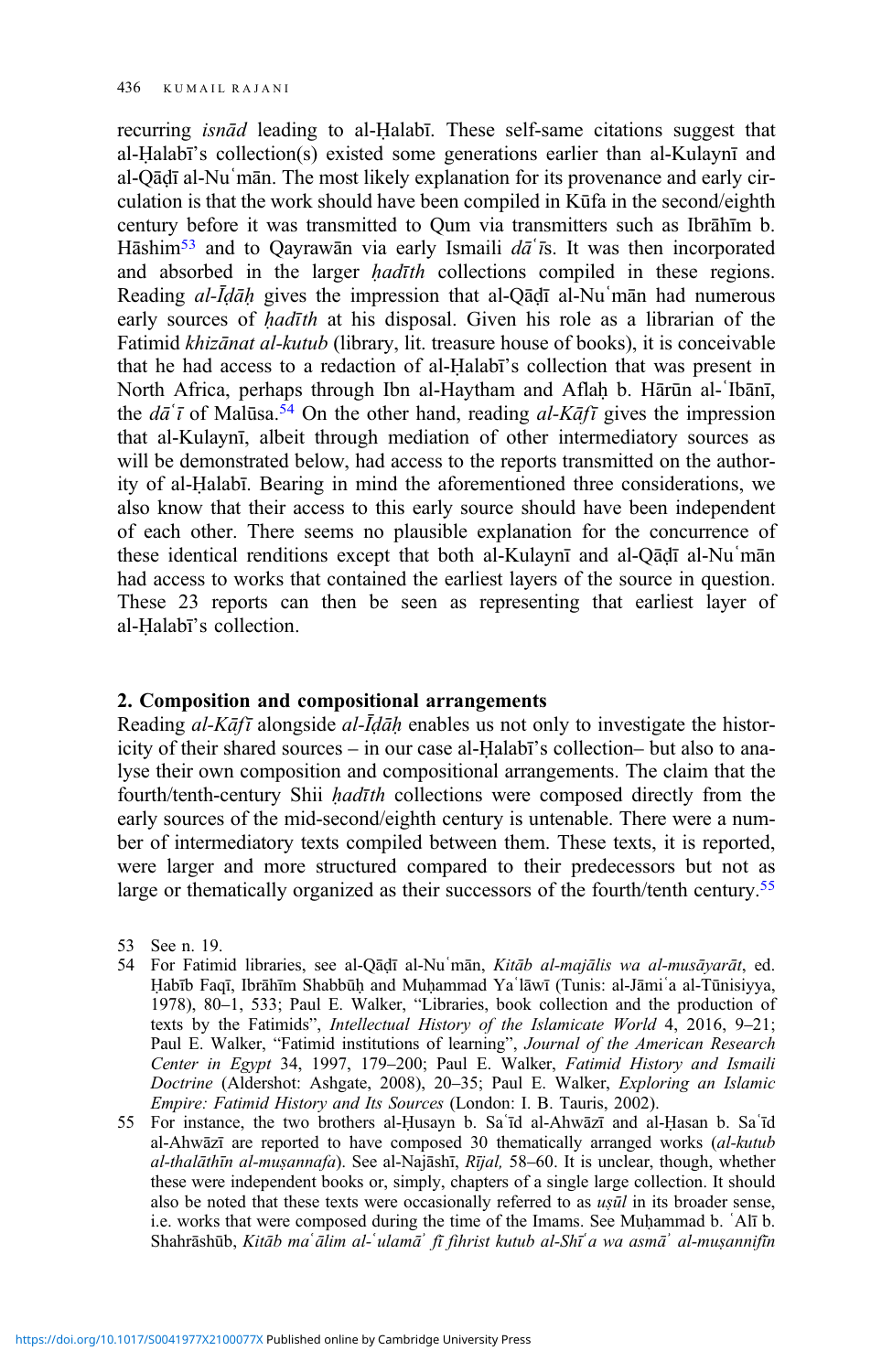The sources of al-Kāfī, in reference to al-Halabī's collection, as shown below, were comprised of these intermediatory texts.

The second and third columns of [Table 3](#page-16-0) illustrate a small, yet significant, number of five reports<sup>56</sup> from 'Ubaydullāh al-Ḥalabī and three reports<sup>57</sup> of a certain al-Ḥalabī<sup>58</sup> that are found in other Twelver *ḥadīth* compendia. The tracing of identical reports in other collections highlights two points: first, al-Ḥalabī's collection also served as a source for *hadīth* compendia of Qum and Baghdad; second, al-Kulaynī, unlike al-Qāḍī al-Nuʿmān, did not fully extract all the reports of al-Halabī's collection in  $al$ -Kāfī but rather appears to have relied on other sources for similar content. Why did al-Kulaynī choose to quote similar content from a different authority despite the distinguished status of al-Ḥalabī and the unmatched reputation of his collection? Do we know if al-Ḥalabī's collection was accessible to him and his contemporaries in Qum? What does that tell us about the sources of al-Kāfī?

The answers to these questions might lie in al-Kulaynī's reliance on *nawādir* works for the compilation of al-Kāfī. These sources are presumed to have incorporated the content of early foundational collections  $(u\varsigma\bar{u}l)$  without proper thematic organization (hence the name *nawādir*). Unlike Ibn Bābawayh and al-Tūsī, two distinguished members of the scholarly networks of Qum and Baghdad respectively, al-Kulaynī was an "outsider". He hailed from Rayy, studied in Qum and taught in Baghdad where he resided towards the end of his life. It is, therefore, quite conceivable that he might not have had direct access to the *usūl* that were available to more well-established Qummī scholars.<sup>59</sup> A cursory glance at the *isnads* of al-Kaf  $\bar{i}$ reveals that his sources were primarily *nawādir* (anthologies of miscellaneous reports) and *musannafāt* (thematically arranged collections) composed by third/ ninth-century Qummī scholars. It is no exaggeration that at least half of  $al$ -K $\bar{a}f\bar{i}$ 's reports, and probably more, are based on three sources: al-Nawādir of Ibrāhīm b. Hāshim (d. c. 260/873), Kitāb al-nawādir of Aḥmad b. 'Isā al-Ash arī (fl. 274/ 887) and Nawādir al-hikma of Muḥammad b. Aḥmad b. Yaḥyā (d. 280/893).<sup>60</sup>

minhum qadīman wa ḥadīthan: tatimmat kitāb al-fihrist li al-Shaykh Abī Jaʿfar al-Ṭūsī, ed. ʿAbbās Iqbāl Āshtiyānī (Tehran: Maṭbaʿat Fardīn, 1934), 1.

<sup>56</sup> From Jāmiʿ al-Ḥalabī: al-Īḍāḥ, 72 (al-Ṭūsī, Tahdhīb al-aḥkām, 2: 278); al-Īḍāḥ, 164 (al-Ṭūsī, Tahdhīb al-aḥkām, 2: 71). From Kitāb al-masāʾil: al-Īḍāḥ, 100 (Ibn Bābawayh, al-Faqīh, 1: 236); al-Īḍāḥ, 106 (Ibn Bābawayh, al-Faqīh, 1: 236); al-Īḍāḥ, 131 (Muḥammad b. al-Ḥasan al-Ṣaffār, Baṣāʾir al-darajāt, ed. Muḥammad Kūche-bāghī (Qum: Kitābkhāneh-ye Āyatullāh Marʿashī, 1404/1983), 420).

<sup>57</sup> Al-Īḍāḥ, 46 (Ibn Bābawayh, al-Faqīh, 1: 416); 118 (Ibn Bābawayh, al-Faqīh, 1: 397); 146 (Muḥammad b. al-Masʿūd al-ʿAyyāshī, Tafsīr al-ʿAyyāshī (Qum: Chāpkhāneh-ye 'ilmiyye, 1380/1960), 2: 270). All three instances are cited from Kitāb al-masā'il.

<sup>58</sup> Most likely ʿUbaydullāh but could also be his brother, Muḥammad, or his nephew, Yaḥya b. ʿImrān b. ʿAlī al-Ḥalabī.

<sup>59</sup> A possible exception to this might be the collection of his shaykh, Ḥumayd b. Ziyād. The latter is reported to have transmitted several early collections. See al-Najāshī, Rijāl, 132; al-Ṭūsī, Fihrist, 155.

<sup>60</sup> Of these scholars, Ibrāhīm b. Hāshim merits the most mention. Al-Kulaynī cites almost one-third of al-Kāfī's reports on the authority of Ibrāhīm b. Hāshim via his son ʿAlī b. Ibrāhīm (alive in 307/919). For the details of these three works, see al-Najāshī, Rījal, 16 (Ibrāhīm b. Hāshim), 81–2 (Aḥmad b. ʿIsā al-Ashʿarī) and 348–9 (Muḥammad b. Aḥmad b. Yaḥyā).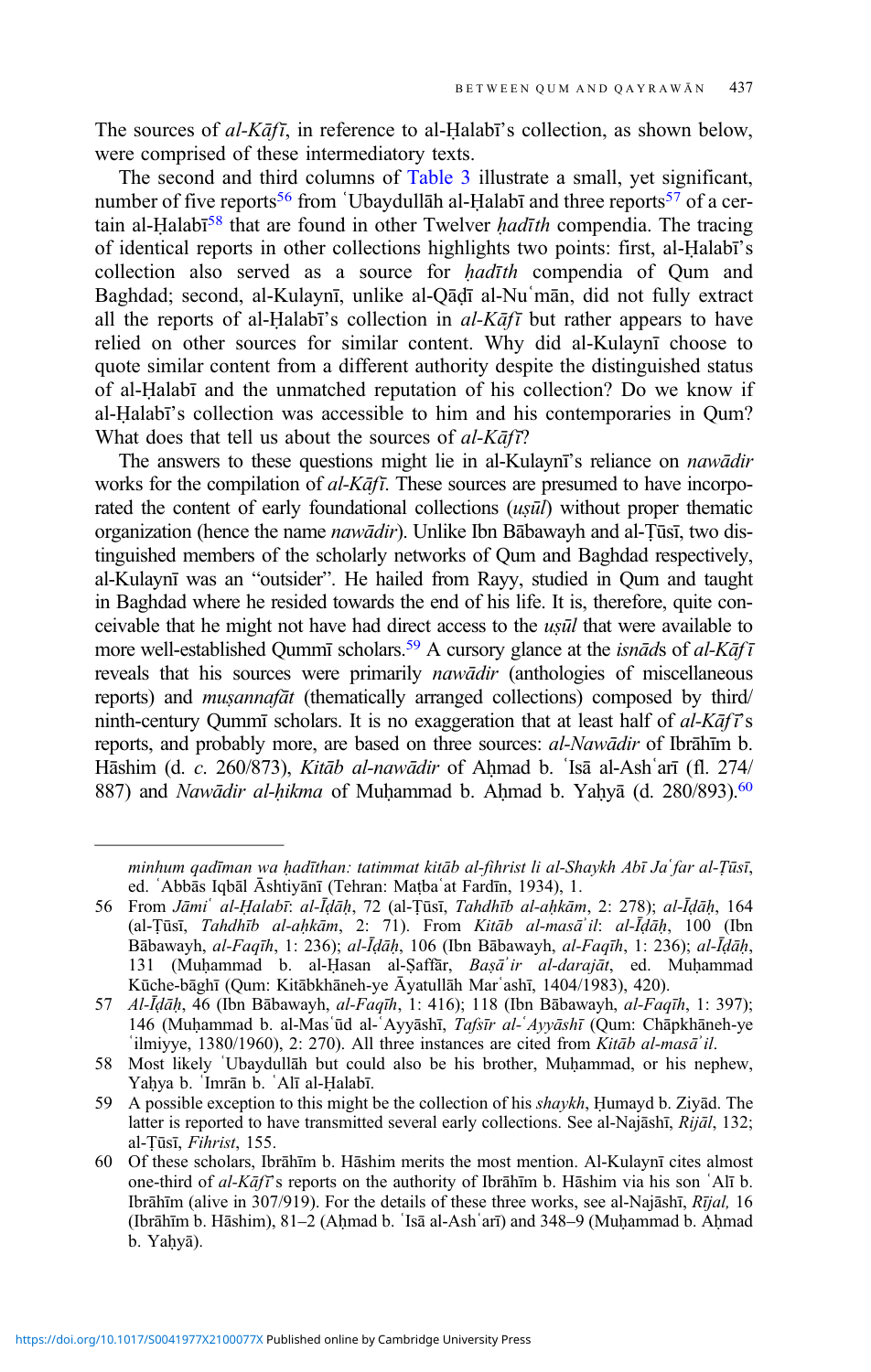Al-Kulaynī's reliance on an unusually broad range of these *nawādir* partly explains why  $al-Kāf\bar{\iota}$  is stylistically different from the other three Twelver *hadīth* compendia, namely al-Faqīh, Tahdhīb al-aḥkām, and al-Istibṣār.

The reconstruction of al-Ḥalabī's collection from the reports of  $al$ -Kāfī is, then, based on the grounds that al-Kulaynī's access to it should have been via intermediary sources, i.e. *nawādir* compiled by his Qummī predecessors. This can also be gleaned from [Table 2](#page-14-0) which demonstrates that Ibn Abī ʿUmayr relates from Ḥammād a total of 523 reports, 446 of which contain a recurring chain of transmission: Ibn Abī ʿUmayr → Ḥammād → al-Ḥalabī. One can surmise, invoking Modarressi's hypothesis, that al-Kulaynī's citations are based, albeit through his nawādir sources, on al-Halabī's collection. The *isnāds* of  $al-Kāf\bar{\iota}$  indicate that the author had access to al-Ḥalabī's reports through the following three chains:

ʿAlī b. Ibrāhīm → Ibrāhīm b. Hāshim → Ibn Abī ʿUmayr → Ḥammād → al-Ḥalabī<sup>61</sup>

Muḥammad b. Yaḥyā → Aḥmad b. Muḥammad b. ʿĪsā → Ibn Abī ʿUmayr  $\rightarrow$  Ḥammād  $\rightarrow$  al-Ḥalabī<sup>62</sup>

 $'Idda$  (group of his teachers)  $\rightarrow$  Sahl b. Ziyād  $\rightarrow$  al-Ḥajjāl  $\rightarrow$  Hammād  $\rightarrow$ al-Ḥalabī<sup>63</sup>

There is not sufficient internal or external evidence to support the claim that al-Kulaynī had direct access to early ușūl of the mid-second/eighth century. I argue that it is due, rather, to his use of *nawādir* works that the reports of a single asl is transmitted via different isnāds in al-Kāfī. For instance, both the Nawādir of Ibrāhīm b. Hāshim and the Nawādir of Aḥmad b. Muḥammad b. ʿĪsā extracted reports from al-Ḥalabī's collection. Naturally, the *isnāds* of  $aI-Kāf\bar{t}$ , in respect to citing the reports attributed to al-Ḥalabī, will differ depending on the nawādir al-Kulaynī chose to extract a particular report. Notwithstanding this disintegration, the force of my conclusion remains intact, for *nawadir* works are seen as intermediatory works between early usul works and later hadīth compendia. In other words, had nawādir survived, their reports would have directly attested against the citations of al- $\bar{I}d\bar{a}h$ . In their absence, our second-best choice is their successor: al-Kāfī.

Verbatim citations of a significant number of reports, 53 in total, could not be traced in  $al$ -Kāfī or any other Twelver *hadīth* collection. The legal opinions described in these reports, however, are traced, though they are attributed to other Imams and worded differently. Simply put, the reports cited in al-Īḍāḥ, in these instances, are not alien to Shii legal thought. Whilst these reports may not prove helpful in reconstructing al-Ḥalabī's collection, they do help us gain a better understanding of the authors' selection processes. Their differences, then, could be explained by taking into account the fact that the epicentres of

<sup>61</sup> Selective citations out of a total of 446 reports: al-Kāfī, 1: 451, 546; 2: 82, 148; 3: 4, 12; 4: 76, 92; 5: 178, 181; 6: 41, 69; 7: 32, 48; 8: 108.

<sup>62</sup> Al-Kāfī, 3: 48, 513, 549; 4: 76, 98, 101, 104, 105, 108, 109, 233, 248, 381; 5: 178, 185, 186, 387, 392, 397, 398; 7: 181, 183, 222, 283, 287; 8: 176.

<sup>63</sup> Al-Kāfī, 8: 176.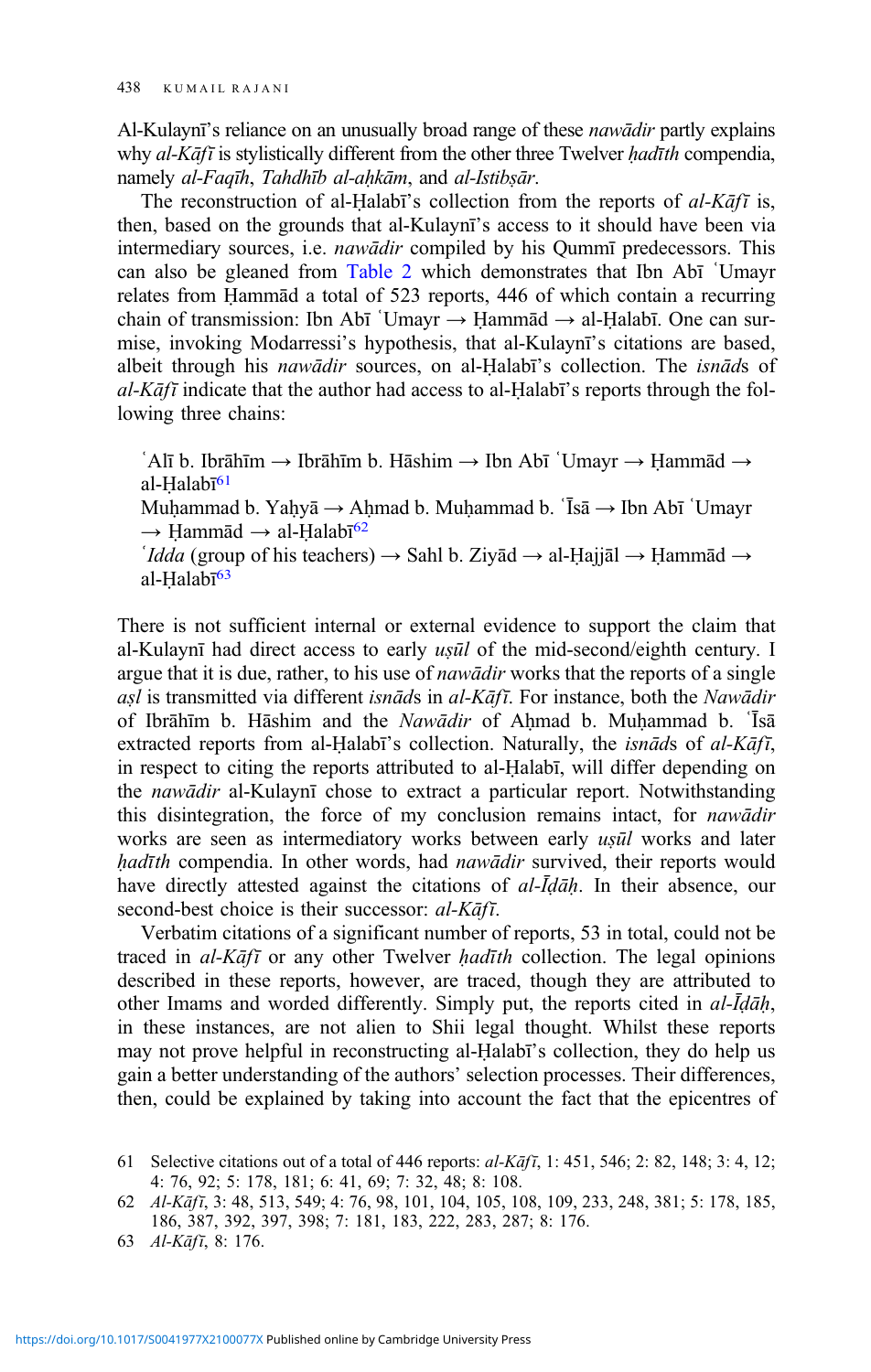Twelver Shii hadīth in the fourth/tenth century, Qum and Baghdad, provided Twelver scholars with a host of early Kūfan sources that were not necessarily available to al-Qāḍī al-Nuʿmān in Qayrawān. In these instances, Twelver scholars, it could be argued, opted to cite similar reports from other uşūl. Until it is corroborated by more substantial evidence, this hypothesis remains, at best, tentative.

A rigorous cross-examination of al-Halabī's reports cited in  $al-Kāf\bar{\iota}$  and  $al$ - $\bar{Id}\bar{a}h$  also reveals that the latter contains far more reports than the former. In the chapter of al-salāt in al-Kāfī, for instance, al-Kulaynī cites only 46 reports from al-Ḥalabī, compared to 104 reports in a rather incomplete portion of the same chapter in the extant fragment of al- $\bar{I}d\bar{a}h$ .<sup>64</sup> This reflects al-Qādī al-Nuʿmān's extensive use of al-Ḥalabī's collection, so much so that it is safe to assume that he incorporated all its reports in his voluminous  $al$ - $\bar{Id}\bar{a}h$ . On the other hand, one could also argue that al-Qāḍī al-Nuʿmān endeavours to offer an exhaustive list of reports in each section, whereas al-Kulaynī appears to be content with citing a representative example relevant to a given chapter. This comparative analysis that reads  $al-K\bar{a}f\bar{\iota}$  through the lens of  $al-\bar{I}d\bar{a}h$  facilitates a new understanding of the former's engagement with intermediatory sources that were obscured or forgotten with the emergence of larger thematically arranged *hadīth* compendia.

#### 3. Authorship

One of the issues that cross-regional textual analysis attempts to address is the question of authorship. Here, I am not interested in assessing the veracity of attribution so much as in examining how the dissemination of texts across regions, their absorption into larger collections, and the intellectual vibrancy of the regions to which they travel result in differences in authorship attribution.

The fourth column of [Table 3](#page-16-0) illustrates two points: first, six reports attributed to al-Ḥalabī in al-Īḍāḥ are identical with those cited on the authority of Muhammad al-Halabī in Twelver *hadīth* compendia; second, three of these reports are attributed to Jāmi<sup>'</sup> and the other three to Kitāb al-masā<sup>'</sup>il. In reference to Twelver *hadīth* compendia, all six reports are exclusively found in Tahdhīb al-ahkām and al-Istibṣār. Al-Țūsī relates these reports on the authority of Muḥammad al-Ḥalabī via ʿAbdullāh b. Muskān. Did al-Ṭūsī mistake ʿUbaydullāh for Muḥammad? Did Baghdadī scholars have access to Muḥammad al-Halabī's collection, which was not available to their Qummī counterparts? Did the two brothers record identical reports in their independent collections, leading to different attributions based on the sources al-Qāḍī al-Nuʿmān and al-Ṭūsī consulted? What do these discrepancies tell us about the authorship of Jāmi' al-Ḥalabī and Kitāb al-masā'il? And how do we make sense of the attributions of identical reports to two different titles in two different regions? These are critical questions with which cross-regional textual analysis attempts to engage.

Madelung, rather reluctantly, proposes that Jāmi' al-Ḥalabī and Kitāb al-masāʾil were either variant versions of a single text or two different sections

64 Al-Kulaynī, al-Kāfī, 3: 264–495; al-Qāḍī al-Nuʿmān, al-Īḍāḥ, 20–165.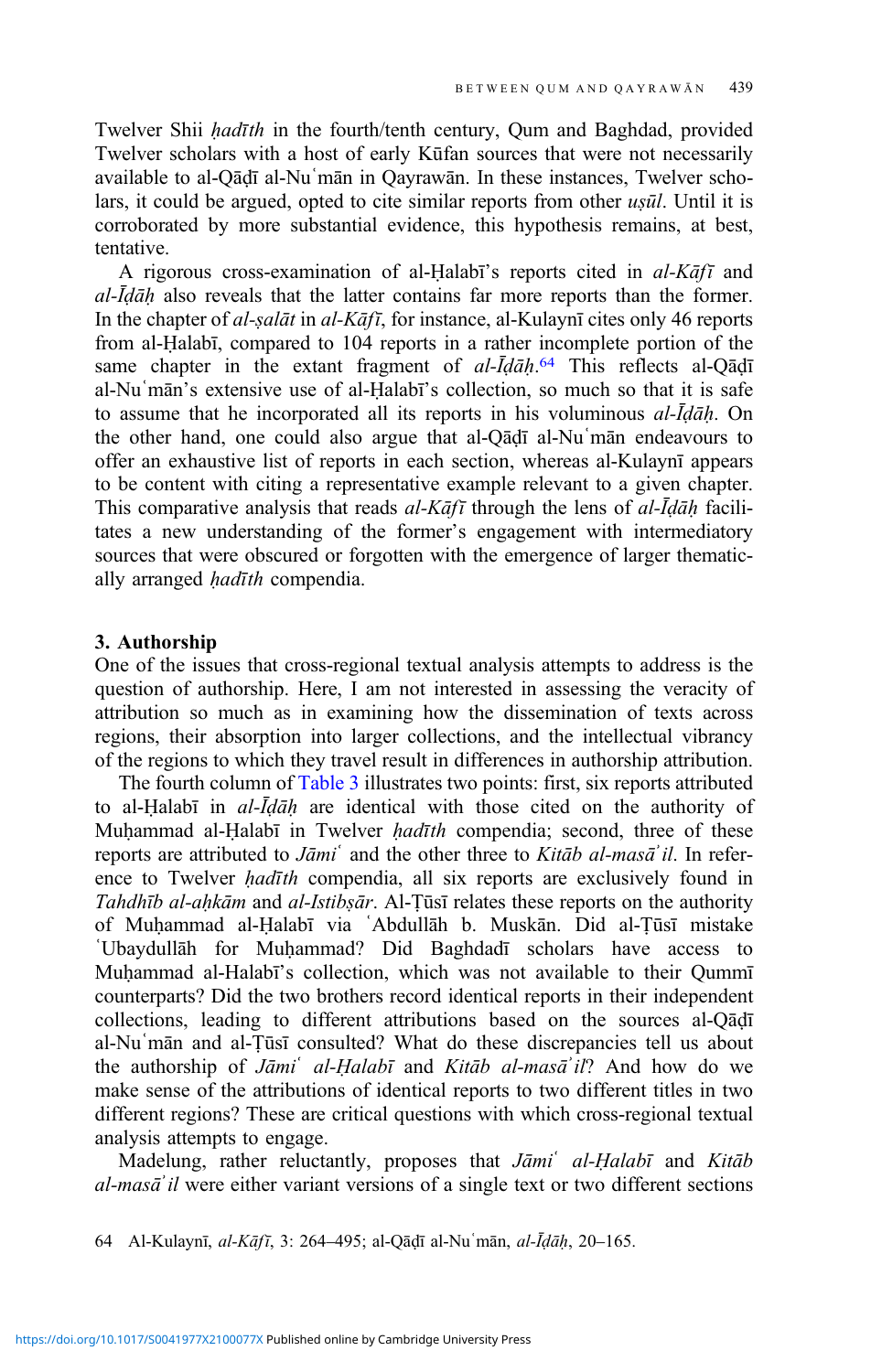of the Kitāb ascribed to `Ubaydullāh in Twelver sources.<sup>65</sup> Kitāb al-masā<sup>'</sup>il, according to Modarressi, though different in style, was "part of the larger version of ['Ubaydullāh b. 'Alī] al-Ḥalabī's *Kitāb*".<sup>66</sup> The assumption that these two works are different versions or sections of a single larger collection is not supported by the treatment they receive in al- $\bar{I}d\bar{a}h$ . The mention of both titles, in several instances with a conjunction, attests to the fact that al-Qāḍī al-Nuʿmān considered them to be two separate works.<sup>67</sup> Furthermore, contrary to his consistent pattern of using pronouns ( $f\hat{h}$  or  $f\hat{h}\hat{a}$ ) for the same titles consulted for a previous report, al-Nuʿmān cites the full titles, one after the other, of these two works.<sup>68</sup> Therefore, it is safe to conclude that al-Qādī al-Nu mān treated them as two separate works. Furthermore, there is no mention of Kitāb al-masā'il under the entries of 'Ubaydullāh b. 'Alī al-Ḥalabī in any of the extant Twelver bio-bibliographical dictionaries. Lastly, the styles of the two texts are significantly different: the question-and-answer format of the reports attributed to Kitāb al-masā'il is not to be found in Jāmi' al-Ḥalabī.<sup>69</sup>

In reference to their authorship, a closer cross-examination of their content cited in al-Īḍāḥ with that recorded in the Twelver sources suggests that the latter treated them as part of one single collection of Muḥammad al-Halabī. This collection is presumed to be Kitāb mubawwab fī al-halāl wa al-harām as introduced by al-Najāshī in his introduction of Muḥammad al-Halabī. <sup>70</sup> It can then be argued that the supposed work of Muhammad al-Halabī was known with two separate titles in Qayrawān and Baghdad, namely Kitāb al-masāʿil and Kitāb mubawwab fī al-ḥalāl wa al-ḥarām respectively. One can, thus, surmise that  $J\bar{a}mi^{\prime}$  was `Ubaydullāh's work and Kitāb al-mas $\bar{a}$ 'il was his brother Muhammad's. However, numerous instances of overlapping reports do not allow us to form a conclusive opinion on their authorship, particularly when al-Qāḍī al-Nuʿmān appears to have attributed both collections to a single author.71

The cross-regional textual analysis of al- $\bar{I}d\bar{a}h$  and Twelver hadīth sources thus enables us to engage with questions concerning the authorship of early sources. As shown above, there are clear discrepancies in these attributions. The sources of al- $\bar{I}d\bar{a}h$ , I argue, reflect earlier layers of Kūfan sources than those which can be found in its Qummī and Baghdadī counterparts. The sources of the latter, it is observed, were refined and processed in the then intellectually vibrant Twelver hadīth tradition. Their content was debated, selected, and appropriated before it could qualify to be cited in a given collection. Such scholarly engagement also indicates that Qummī and Baghdadī scholars enjoyed access to a greater variety of sources.

- 65 Madelung, "The sources of Ismāʿīlī law", 35.
- 66 Modarressi, Tradition and Survival, 381.
- 67 Al-Qāḍī al-Nuʿmān, al-Īḍāḥ, 52, 143, 159.
- 68 Al-Qāḍī al-Nuʿmān, al-Īḍāḥ, 40.
- 69 Al-Qāḍī al-Nuʿmān, al-Īḍāḥ, 40, 44, 56, 63, 68, 69, 77, 79, 80, 84, 95–96, 100–01, 106, 115, 118, 121 (two instances), 146–7, 159 (two instances).
- 70 Al-Najāshī, Rijāl al-Najāshī, 325.
- 71 Al-Qāḍī al-Nuʿmān, al-Īḍāḥ, 52, 159.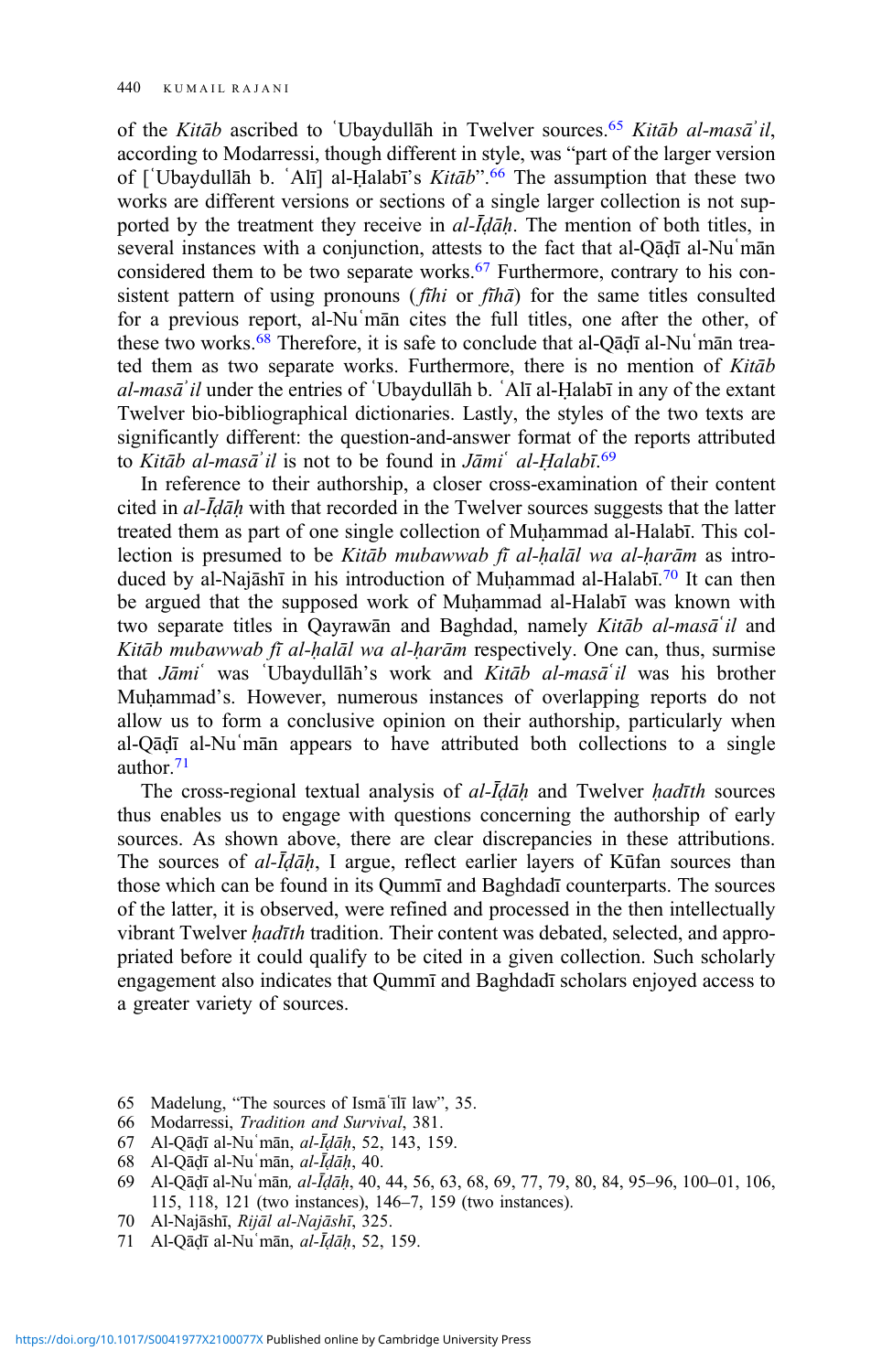#### Summary

Several inferences may be drawn from [Table 3](#page-16-0). First, the striking resemblance of more than 25 per cent of the reports cited in  $al$ - $\bar{I}d\bar{a}h$  and  $al$ - $K\bar{a}f\bar{i}$ , having discounted the obscured reports, evidently suggests the mutual provenance of their sources. If one adds 14 identical reports cited in Twelver hadīth compendia on the authority of ʿUbaydullāh al-Ḥalabī or other Ḥalabīs to the 23 reports in  $al-Kāf\bar{t}$ , this resemblance occurs in 41 per cent of all surviving reports. Second, whereas al-Qādī al-Nuʿmān treated Jāmīʿ al-Halabī and Kitāb al-masāʾil as two different works, al-Kulaynī's isnāds make no distinction between them. The same applies to other Twelver *hadīth* compendia. Third, al-Kulaynī's sources appear to be wider than al-Qāḍī al-Nuʿmān; while only the latter appears to have had direct access to the *usūl*, the former relied on more voluminous intermediatory collections (such as nawādir) compiled by Qummī scholars.

The preceding investigation has produced promising results. The statistical data obtained through cross-regional textual analysis of al-Kāfī and al-Īḍāḥ enabled us to trace the historicity and, to an extent, the contents of an early Kūfan *hadīth* source with a fair degree of accuracy. It has enhanced our understanding of the composition and compositional strategies of the later collections besides addressing the question of authorship. My findings, thus, complement Kohlberg's assessment that "a detailed study of [al-Qāḍī] al-Nuʿmān's works" might "shed further light on Shii tradition as a whole".<sup>72</sup> Al-Īdāḥ's contribution to understanding the dissemination of early texts across times and regions, therefore, remains critical.

## Conclusion

The primary focus of this article centred around developing a methodology that could help us investigate the historicity and geographical transmission of early Shii *hadīth* sources. Two assumptions formed the basis of my hypothesis. First, Shii hadīth, at the behest of Imams al-Bāqir and al-Şādiq, originated in the first half of the second/eighth century, which roughly coincides with the Sunni writing of hadīth. Second, contrary to Sunni hadīth tradition, which arguably relied on oral transmission, Shii hadīth, since its inception, was transmitted through the medium of writing. I have argued that these two features of Shii hadīth merit different treatment and that the tools designed to evaluate Sunni hadīth tradition do not appear to be sufficiently effective.

After having examined the existing literature on the origins, circulation, and methodological challenges of early Shii *hadīth* sources, I proposed a new method that traces the layers of early sources with a higher degree of accuracy. The historicity of a source, this method proposes, is better assessed by conducting a cross-regional textual analysis of the later *hadīth* compendia that purport to have faithfully transmitted its content. I argued that a cross-regional textual analysis of *hadīth* compendia that contain identical material but are composed by contemporaneous authors with distinct religious persuasions in distant locations

72 Kohlberg, "Introduction", 179.